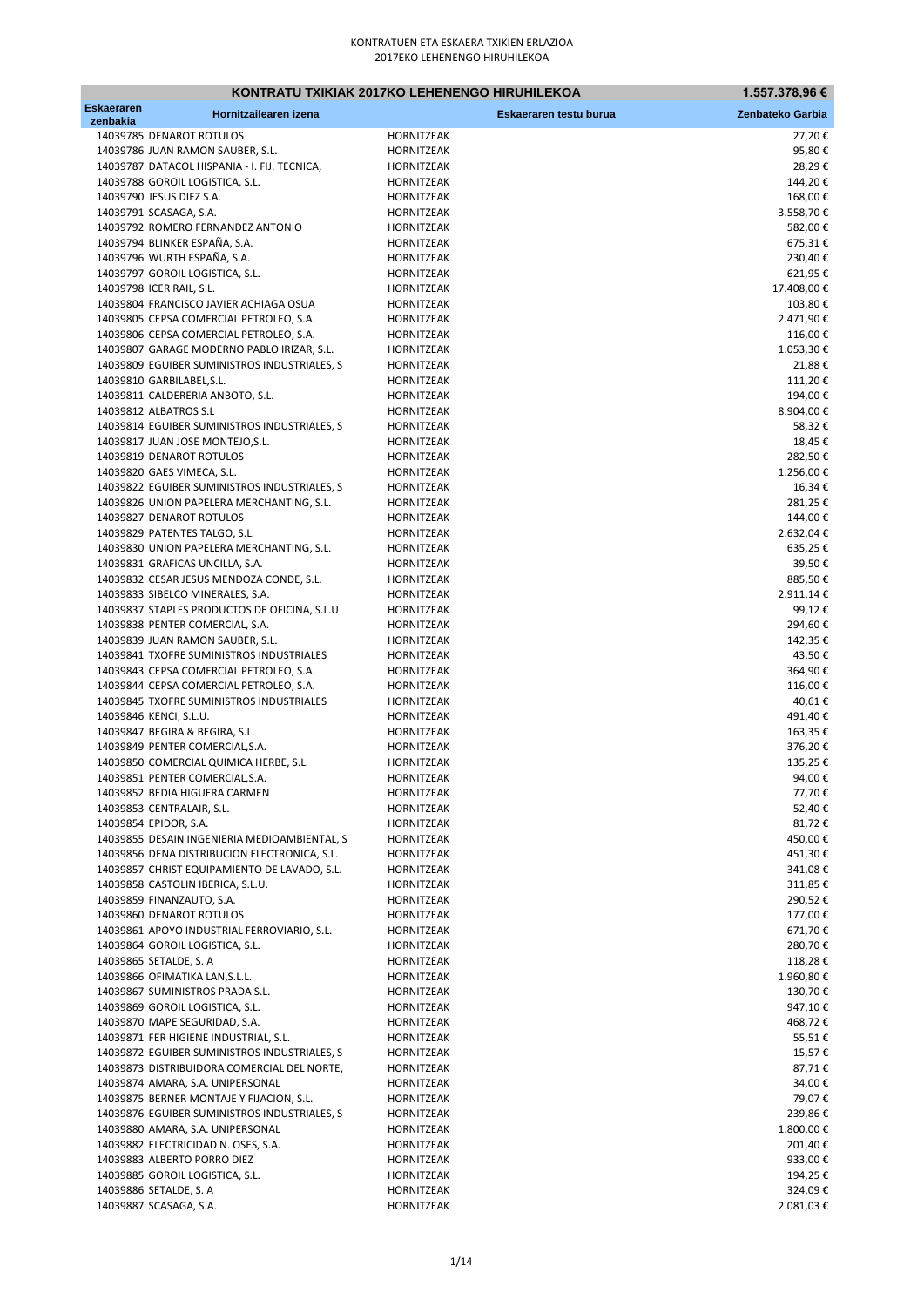| Eskaeraren<br>zenbakia | Hornitzailearen izena                                                           |                          | Eskaeraren testu burua | Zenbateko Garbia     |
|------------------------|---------------------------------------------------------------------------------|--------------------------|------------------------|----------------------|
|                        | 14039888 BAIMEN S.A.                                                            | HORNITZEAK               |                        | 109,45€              |
|                        | 14039889 BLINKER ESPAÑA, S.A.                                                   | HORNITZEAK               |                        | 308,40€              |
|                        | 14039890 BAIMEN S.A.                                                            | HORNITZEAK               |                        | 61,71€               |
|                        | 14039891 WURTH ESPAÑA, S.A.                                                     | HORNITZEAK               |                        | 423,15€              |
|                        | 14039892 ATLAS BUS, S.L.                                                        | HORNITZEAK               |                        | 337,62€              |
|                        | 14039893 ELECTRO VIZCAYA, S.A.L.                                                | <b>HORNITZEAK</b>        |                        | 35,21€               |
| 14039894 ROEIRASA      |                                                                                 | HORNITZEAK               |                        | 207,42€              |
|                        | 14039895 SUMINISTROS PRADA S.L.                                                 | HORNITZEAK               |                        | 111,64€              |
|                        | 14039896 FER HIGIENE INDUSTRIAL, S.L.<br>14039897 JUAN RAMON SAUBER, S.L.       | HORNITZEAK<br>HORNITZEAK |                        | 297,33€<br>253,22€   |
|                        | 14039898 REPUESTOS INDUSTRIALES ANSIO, S.C.                                     | HORNITZEAK               |                        | 66,04€               |
|                        | 14039900 FUCHS LUBRICANTES S.A.                                                 | HORNITZEAK               |                        | 945,00€              |
|                        | 14039902 ELECTRO HERPE, S.L.                                                    | HORNITZEAK               |                        | 26,68€               |
|                        | 14039903 TALL. ELECTROMECANICOS R. ZULUETA,                                     | HORNITZEAK               |                        | 81,76€               |
|                        | 14039904 MECANICAS DE PRECISIÓN GOIURIA S.L.                                    | HORNITZEAK               |                        | 1.188,00€            |
|                        | 14039906 GRAFICAS UNCILLA, S.A.                                                 | HORNITZEAK               |                        | 1.210,00€            |
|                        | 14039908 C.I.S.A. S.L.                                                          | HORNITZEAK               |                        | 306,00€              |
|                        | 14039909 INDUSTRIAS JUNO, S.A.                                                  | HORNITZEAK               |                        | 142,80€              |
|                        | 14039910 EXTECO, S.A.<br>14039911 BEDIA HIGUERA CARMEN                          | HORNITZEAK<br>HORNITZEAK |                        | 118,50€<br>84,50€    |
|                        | 14039912 EGUIBER SUMINISTROS INDUSTRIALES, S                                    | HORNITZEAK               |                        | 363,10€              |
|                        | 14039913 JUNIOR DERQUI, S.L.                                                    | HORNITZEAK               |                        | 263,18€              |
|                        | 14039914 MONTTE, S.L.                                                           | <b>HORNITZEAK</b>        |                        | 239,26€              |
|                        | 14039915 CENTRALAIR, S.L.                                                       | HORNITZEAK               |                        | 2.700,00 €           |
|                        | 14039916 BRAMMER IBERICA, S.A.                                                  | HORNITZEAK               |                        | 19,38€               |
|                        | 14039917 JUAN JOSE MONTEJO, S.L.                                                | HORNITZEAK               |                        | 19,00€               |
|                        | 14039920 MANUFACTURAS J.B.A., S.L.                                              | HORNITZEAK               |                        | 2.923,00 €           |
|                        | 14039921 MANUFACTURAS J.B.A., S.L.                                              | HORNITZEAK               |                        | 3.885,00 €           |
|                        | 14039922 MANUFACTURAS J.B.A., S.L.                                              | HORNITZEAK               |                        | 3.078,89€            |
|                        | 14039924 ELECTRICIDAD N. OSES, S.A.                                             | HORNITZEAK               |                        | 103,00€              |
|                        | 14039925 TALL. ELECTROMECANICOS R. ZULUETA,<br>14039926 AMARA, S.A. UNIPERSONAL | HORNITZEAK<br>HORNITZEAK |                        | 1.153,20€<br>333,22€ |
|                        | 14039927 GOROIL LOGISTICA, S.L.                                                 | HORNITZEAK               |                        | 349,65€              |
|                        | 14039928 BURDIN SUMINISTROS, S.L.                                               | HORNITZEAK               |                        | 112,60€              |
|                        | 14039929 DESAIN INGENIERIA MEDIOAMBIENTAL, S                                    | HORNITZEAK               |                        | 675,00€              |
|                        | 14039930 EPIDOR, S.A.                                                           | HORNITZEAK               |                        | 19,68€               |
|                        | 14039931 INDUSTRIAS METALA, S.L.                                                | HORNITZEAK               |                        | 12,32€               |
|                        | 14039932 FAIVELEY TRANSPORT IBERICA, S.A.                                       | HORNITZEAK               |                        | 501,50€              |
|                        | 14039940 GOROIL LOGISTICA, S.L.                                                 | HORNITZEAK               |                        | 189,00€              |
|                        | 14039943 TALL. ELECTROMECANICOS R. ZULUETA,                                     | HORNITZEAK               |                        | 1.932,00€            |
|                        | 14039944 RADIO RHIN, S.A.                                                       | <b>HORNITZEAK</b>        |                        | 803,29€              |
|                        | 14039945 GAS-GOI BIZKAIA S.L.U.<br>14039946 PAREIZO, S.L.                       | HORNITZEAK<br>HORNITZEAK |                        | 629,40€<br>390,25€   |
|                        | 14039947 BKM HIGIENE PROFESIONAL 2006, S.L.                                     | HORNITZEAK               |                        | 503,68€              |
|                        | 14039948 SCASAGA, S.A.                                                          | HORNITZEAK               |                        | 683,51€              |
|                        | 14039949 MONTEARENAS, S.A.                                                      | HORNITZEAK               |                        | 1.040,00 €           |
|                        | 14039951 LAMI SUMINISTROS, S.A.                                                 | HORNITZEAK               |                        | 117,00€              |
|                        | 14039958 GRAFICAS UNCILLA, S.A.                                                 | HORNITZEAK               |                        | 308,00€              |
|                        | 14039960 JUAN JOSE MONTEJO, S.L.                                                | HORNITZEAK               |                        | 12,40€               |
|                        | 14039961 AIRTALDE S.L.                                                          | HORNITZEAK               |                        | 106,35€              |
|                        | 14039962 SUMINISTROS PRADA S.L.                                                 | HORNITZEAK               |                        | 160,24€              |
|                        | 14039965 RECAMBIOS SAGASTA, S.L.<br>14039966 ELECTRICIDAD N. OSES, S.A.         | HORNITZEAK<br>HORNITZEAK |                        | 137,15€              |
|                        | 14039967 TXOFRE SUMINISTROS INDUSTRIALES                                        | HORNITZEAK               |                        | 359,50€<br>88,27€    |
|                        | 14039968 SETALDE, S. A                                                          | HORNITZEAK               |                        | 898,66€              |
|                        | 14039970 MAPE SEGURIDAD, S.A.                                                   | HORNITZEAK               |                        | 35,90€               |
|                        | 14039971 ELECTRO VIZCAYA, S.A.L.                                                | HORNITZEAK               |                        | 110,62€              |
|                        | 14039973 TXOFRE SUMINISTROS INDUSTRIALES                                        | HORNITZEAK               |                        | 23,69€               |
|                        | 14039976 IBARGOYEN SUMINISTROS CARROCEROS                                       | HORNITZEAK               |                        | 19,80€               |
|                        | 14039977 LUBRICANTES ESPECIALES LANCAR, S.L.                                    | HORNITZEAK               |                        | 198,72€              |
|                        | 14039978 DESAIN INGENIERIA MEDIOAMBIENTAL, S                                    | HORNITZEAK               |                        | 1.247,00€            |
|                        | 14039979 IFB TICKET SYSTEMS                                                     | HORNITZEAK               |                        | 3.604,15€            |
|                        | 14039981 ATLAS BUS, S.L.                                                        | HORNITZEAK<br>HORNITZEAK |                        | 1.610,40 €           |
|                        | 14039982 MAPE SEGURIDAD, S.A.<br>14039983 TXOFRE SUMINISTROS INDUSTRIALES       | HORNITZEAK               |                        | 35,90€<br>34,00€     |
|                        | 14039984 BEDIA HIGUERA CARMEN                                                   | HORNITZEAK               |                        | 216,00€              |
|                        | 14039985 MENDI-ONDO. J.M. AIZPURUA Y OTRO, C                                    | HORNITZEAK               |                        | 126,89€              |
|                        | 14039986 GOROIL LOGISTICA, S.L.                                                 | HORNITZEAK               |                        | 192,50€              |
|                        | 14039988 GOROIL LOGISTICA, S.L.                                                 | HORNITZEAK               |                        | 971,95€              |
|                        | 14039989 JESUS DIEZ S.A.                                                        | HORNITZEAK               |                        | 1.600,00 €           |
|                        | 14039990 WURTH ESPAÑA, S.A.                                                     | HORNITZEAK               |                        | 1.383,27€            |
|                        | 14039991 WURTH ESPAÑA, S.A.                                                     | HORNITZEAK               |                        | 76,48€               |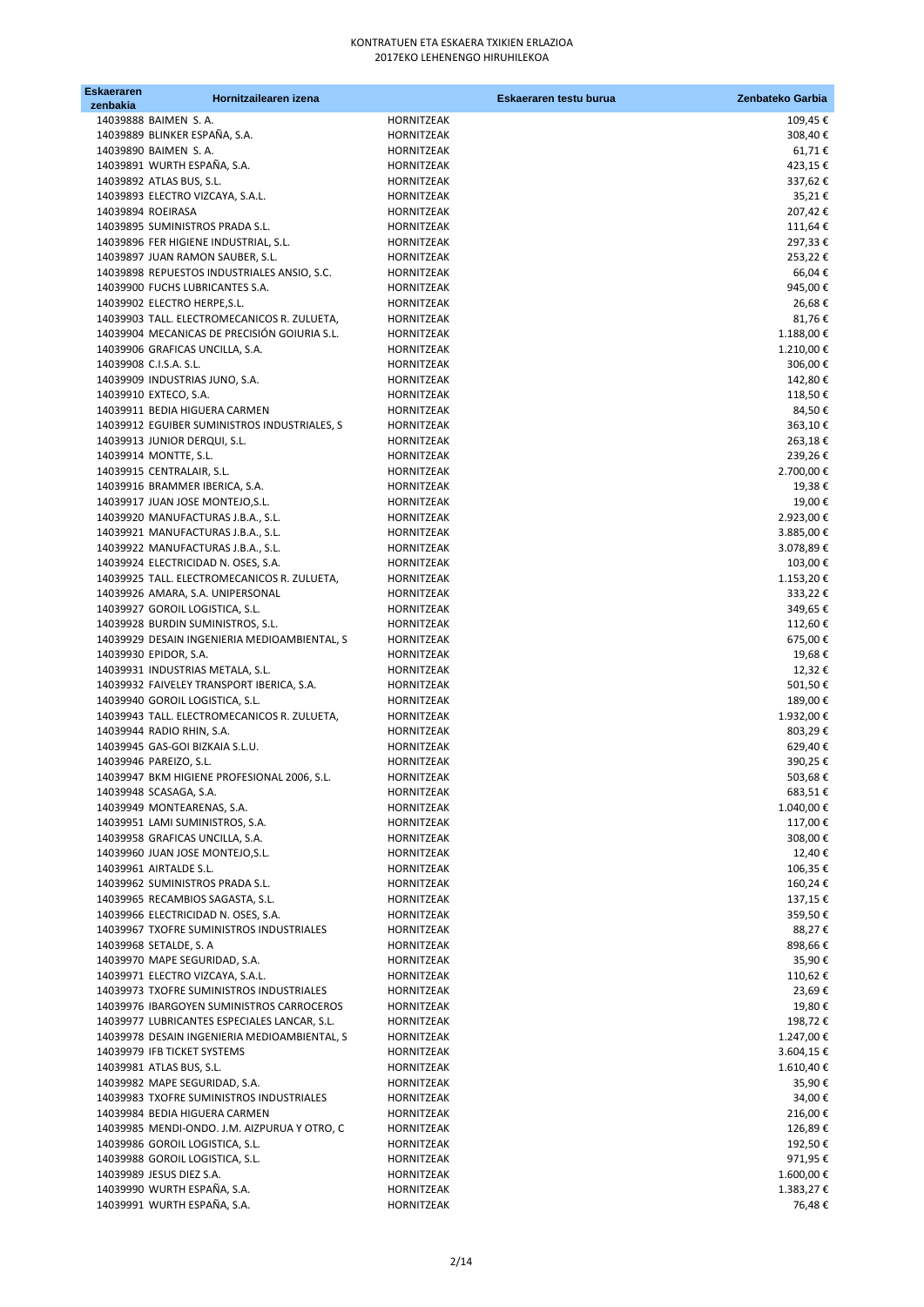| Eskaeraren | Hornitzailearen izena                                                  |                                 | Eskaeraren testu burua | Zenbateko Garbia     |
|------------|------------------------------------------------------------------------|---------------------------------|------------------------|----------------------|
| zenbakia   | 14039992 BERNER MONTAJE Y FIJACION, S.L.                               | HORNITZEAK                      |                        | 1.165,16€            |
|            | 14039993 BLINKER ESPAÑA, S.A.                                          | HORNITZEAK                      |                        | 1.996,69€            |
|            | 14039994 BLINKER ESPAÑA, S.A.                                          | HORNITZEAK                      |                        | 936,19€              |
|            | 14039995 BEGIRA & BEGIRA, S.L.                                         | HORNITZEAK                      |                        | 538,79€              |
|            | 14039996 DATACOL HISPANIA - I. FIJ. TECNICA,                           | HORNITZEAK                      |                        | 129,50€              |
|            | 14039997 DATACOL HISPANIA - I. FIJ. TECNICA,                           | HORNITZEAK                      |                        | 251,62€              |
|            | 14039998 ELECTROSON, S.A. SAN SEBASTIAN                                | HORNITZEAK                      |                        | 258,59€              |
|            | 14039999 HAUPTMANN COMERCIAL, S.L.                                     | HORNITZEAK                      |                        | 13.810,52 €          |
|            | 14040000 BEDIA HIGUERA CARMEN                                          | <b>HORNITZEAK</b>               |                        | 45,90€               |
|            | 14040001 CEPSA COMERCIAL PETROLEO, S.A.                                | HORNITZEAK                      |                        | 2.820,34 €           |
|            | 14040002 DL. DISTRIBUCIONES LOPETEGI, S.L.                             | HORNITZEAK<br><b>HORNITZEAK</b> |                        | 123,24€<br>1.702,32€ |
|            | 14040003 ESPAÑOLA PROD.QUIMICOS INDUSTRIALES<br>14040004 AIRTALDE S.L. | <b>HORNITZEAK</b>               |                        | 777,00€              |
|            | 14040005 RADIADORES SANTI, S.L.                                        | HORNITZEAK                      |                        | 386,75€              |
|            | 14040006 REPARACIONES AUTOIRAETA, S.A.L.                               | HORNITZEAK                      |                        | 367,91€              |
|            | 14040007 PAPYNDUX, S.A.                                                | HORNITZEAK                      |                        | 803,60€              |
|            | 14040008 AMARA, S.A. UNIPERSONAL                                       | HORNITZEAK                      |                        | 90,00€               |
|            | 14040010 DIPRAX, S.L.                                                  | HORNITZEAK                      |                        | 48,09€               |
|            | 14040011 BURDIN SUMINISTROS, S.L.                                      | HORNITZEAK                      |                        | 29,50€               |
|            | 14040012 T.M. AUTOMOCION, S.L.                                         | HORNITZEAK                      |                        | 700,20€              |
|            | 14040013 GOROIL LOGISTICA, S.L.                                        | HORNITZEAK                      |                        | 189,00€              |
|            | 14040014 ATLAS BUS, S.L.                                               | <b>HORNITZEAK</b>               |                        | 780,20€              |
|            | 14040015 ATLAS BUS, S.L.                                               | HORNITZEAK                      |                        | 2.360,47€            |
|            | 14040021 KLEER KIM, S.A.L.                                             | HORNITZEAK                      |                        | 222,00€              |
|            | 14040022 RECAMBIOS SAGASTA, S.L.                                       | <b>HORNITZEAK</b>               |                        | 120,80€              |
|            | 14040023 SEYPREL, S.L.                                                 | HORNITZEAK                      |                        | 24,38€               |
|            | 14040025 ROEIRASA                                                      | HORNITZEAK                      |                        | 27,16€               |
|            | 14040026 REPUESTOS INDUSTRIALES ANSIO, S.C.                            | HORNITZEAK                      |                        | 66,04€               |
|            | 14040027 GARAGE MODERNO PABLO IRIZAR, S.L.                             | HORNITZEAK<br>HORNITZEAK        |                        | 130,46€              |
|            | 14040028 RADIADORES SANTI, S.L.<br>14040029 INDUSTRIAS METALA, S.L.    | HORNITZEAK                      |                        | 633,00€<br>16,34€    |
|            | 14040030 EASO DOCUMENT, S.L.                                           | HORNITZEAK                      |                        | 103,00€              |
|            | 14040031 ONATEK DIGITAL, S.L.                                          | HORNITZEAK                      |                        | 95,75€               |
|            | 14040032 PENTER COMERCIAL, S.A.                                        | HORNITZEAK                      |                        | 37,00€               |
|            | 14040033 ARTES GRAFICAS GOYA, S.L.                                     | HORNITZEAK                      |                        | 155,00€              |
|            | 14040034 STAPLES PRODUCTOS DE OFICINA, S.L.U                           | HORNITZEAK                      |                        | 150,35€              |
|            | 14040035 PAPYNDUX, S.A.                                                | HORNITZEAK                      |                        | 66,61€               |
|            | 14040036 JUAN RAMON SAUBER, S.L.                                       | HORNITZEAK                      |                        | 832,78€              |
|            | 14040037 UNION PAPELERA MERCHANTING, S.L.                              | HORNITZEAK                      |                        | 562,50€              |
|            | 14040038 BERNER MONTAJE Y FIJACION, S.L.                               | HORNITZEAK                      |                        | 8,00€                |
|            | 14040040 STAPLES PRODUCTOS DE OFICINA, S.L.U                           | HORNITZEAK                      |                        | 123,90€              |
|            | 14040041 DATACOL HISPANIA - I. FIJ. TECNICA,                           | HORNITZEAK                      |                        | 268,92€              |
|            | 14040043 SETALDE, S. A                                                 | HORNITZEAK                      |                        | 4.025,29€            |
|            | 14040044 GOROIL LOGISTICA, S.L.                                        | <b>HORNITZEAK</b>               |                        | 351,75€              |
|            | 14040045 CRESPO MENDIKOTE, J.LUIS                                      | HORNITZEAK                      |                        | 44,83 €              |
|            | 14040047 AMARA, S.A. UNIPERSONAL                                       | HORNITZEAK                      |                        | 395,04€<br>877,25€   |
|            | 14040048 JUNIOR DERQUI, S.L.<br>14040049 AIRTALDE S.L.                 | HORNITZEAK<br>HORNITZEAK        |                        | 9,18€                |
|            | 14040050 JUAN RAMON SAUBER, S.L.                                       | HORNITZEAK                      |                        | 85,41€               |
|            | 14040051 KLEER KIM, S.A.L.                                             | HORNITZEAK                      |                        | 403,92€              |
|            | 14040052 ELECTRICIDAD N. OSES, S.A.                                    | HORNITZEAK                      |                        | 545,74€              |
|            | 14040058 BERNER MONTAJE Y FIJACION, S.L.                               | HORNITZEAK                      |                        | 79,66 €              |
|            | 14040059 WURTH ESPAÑA, S.A.                                            | <b>HORNITZEAK</b>               |                        | 6,72€                |
|            | 14040060 SCASAGA, S.A.                                                 | HORNITZEAK                      |                        | 1.915,54€            |
|            | 14040061 PAREIZO, S.L.                                                 | HORNITZEAK                      |                        | 264,04€              |
|            | 14040062 GOROIL LOGISTICA, S.L.                                        | HORNITZEAK                      |                        | 175,00€              |
|            | 14040063 JESUS DIEZ S.A.                                               | HORNITZEAK                      |                        | 88,96€               |
|            | 14040064 SUMINISTROS PRADA S.L.                                        | HORNITZEAK                      |                        | 173,15€              |
|            | 14040065 IBARGOYEN SUMINISTROS CARROCEROS                              | HORNITZEAK                      |                        | 6,23€                |
|            | 14040066 AMARA, S.A. UNIPERSONAL                                       | HORNITZEAK                      |                        | 1.530,00€            |
|            | 14040067 CRISTALERIA GARCIA ARIÑO S.A.                                 | HORNITZEAK                      |                        | 440,40€              |
|            | 14040068 KENCI, S.L.U.                                                 | HORNITZEAK                      |                        | 491,40€              |
|            | 14040069 EXTECO, S.A.                                                  | HORNITZEAK                      |                        | 76,25€               |
|            | 14040070 KLINER PROFESIONAL                                            | HORNITZEAK                      |                        | 249,60€              |
|            | 14040071 VERKOL, S.A.                                                  | HORNITZEAK                      |                        | 1.154,25€            |
|            | 14040072 RECAMBIOS SAGASTA, S.L.<br>14040075 GOROIL LOGISTICA, S.L.    | HORNITZEAK<br>HORNITZEAK        |                        | 21,71€<br>175,00€    |
|            | 14040076 EGUIBER SUMINISTROS INDUSTRIALES, S                           | HORNITZEAK                      |                        | 12,38€               |
|            | 14040077 T.M. AUTOMOCION, S.L.                                         | HORNITZEAK                      |                        | 372,80€              |
|            | 14040078 BLINKER ESPAÑA, S.A.                                          | HORNITZEAK                      |                        | 173,42 €             |
|            | 14040079 FERRETERIA MIKELDI, S.L.                                      | HORNITZEAK                      |                        | 40,20€               |
|            | 14040080 AITZKOATE, S.A.L.                                             | HORNITZEAK                      |                        | 85,08€               |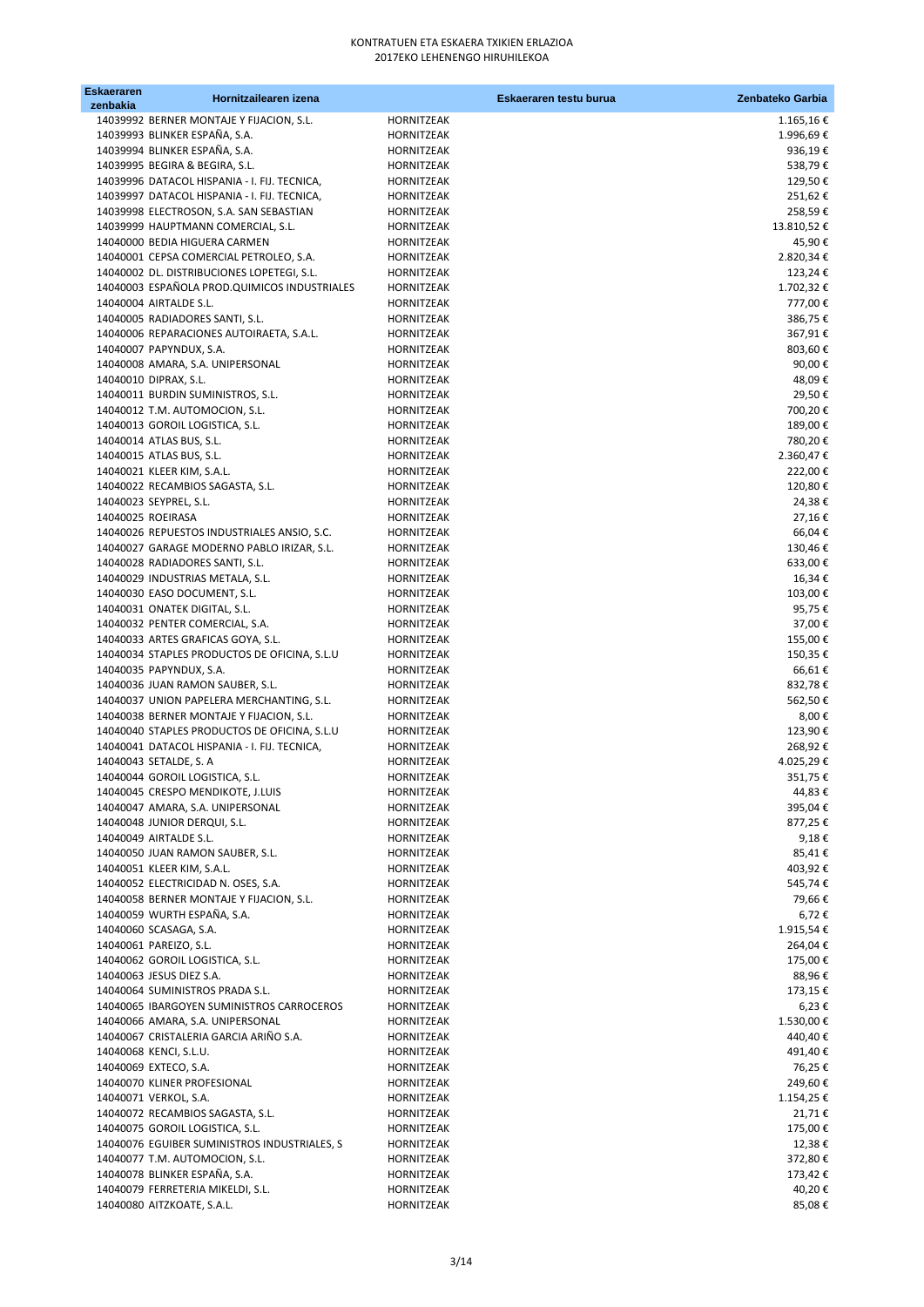| <b>Eskaeraren</b> | Hornitzailearen izena                                                        |                          | Eskaeraren testu burua | Zenbateko Garbia      |
|-------------------|------------------------------------------------------------------------------|--------------------------|------------------------|-----------------------|
| zenbakia          | 14040081 CRONASER, S.L.                                                      | HORNITZEAK               |                        | 289,26€               |
|                   | 14040082 OFIMATIKA LAN, S.L.L.                                               | HORNITZEAK               |                        | 330,00€               |
|                   | 14040083 LUBRICANTES ESPECIALES LANCAR, S.L.                                 | HORNITZEAK               |                        | 187,56€               |
|                   | 14040084 ELECTRICIDAD N. OSES, S.A.                                          | HORNITZEAK               |                        | 116,00€               |
|                   | 14040085 BURDIN SUMINISTROS, S.L.                                            | HORNITZEAK               |                        | 339,82€               |
|                   | 14040086 SUMINISTROS PRADA S.L.                                              | HORNITZEAK               |                        | 20,10€                |
|                   | 14040089 KNORR-BREMSE ESPAÑA, S.A.                                           | HORNITZEAK               |                        | 771,50€               |
|                   | 14040090 DISTRIBUIDORA COMERCIAL DEL NORTE,                                  | HORNITZEAK               |                        | 82,73€                |
|                   | 14040092 GOROIL LOGISTICA, S.L.                                              | <b>HORNITZEAK</b>        |                        | 199,50€               |
|                   | 14040093 BAIMEN S.A.                                                         | HORNITZEAK               |                        | 118,37€               |
|                   | 14040094 BKM HIGIENE PROFESIONAL 2006, S.L.                                  | HORNITZEAK               |                        | 171,12€               |
|                   | 14040096 Rail Line Components S.L.U.<br>14040099 S.GALLARDO S.L.U.-MECALUX   | HORNITZEAK<br>HORNITZEAK |                        | 1.186,80 €<br>136,00€ |
|                   | 14040101 JUAN JOSE MONTEJO, S.L.                                             | HORNITZEAK               |                        | 35,70€                |
|                   | 14040102 EMAUS BIDASOA, S.L.U.                                               | HORNITZEAK               |                        | 71,00€                |
|                   | 14040103 EGUIBER SUMINISTROS INDUSTRIALES, S                                 | HORNITZEAK               |                        | 865,00€               |
|                   | 14040104 INDUSTRIAS METALA, S.L.                                             | HORNITZEAK               |                        | 528,17€               |
|                   | 14040105 JESUS DIEZ S.A.                                                     | HORNITZEAK               |                        | 66,50€                |
|                   | 14040107 MANIPULADOS AZPEITIA, S.L.-M.A. LAB                                 | HORNITZEAK               |                        | 56,00€                |
|                   | 14040108 GOROIL LOGISTICA, S.L.                                              | HORNITZEAK               |                        | 185,50€               |
|                   | 14040109 BEGIRA & BEGIRA, S.L.                                               | HORNITZEAK               |                        | 460,49€               |
|                   | 14040110 WURTH ESPAÑA, S.A.                                                  | HORNITZEAK               |                        | 686,89€               |
|                   | 14040111 BERNER MONTAJE Y FIJACION, S.L.                                     | HORNITZEAK               |                        | 460,73€               |
|                   | 14040112 BLINKER ESPAÑA, S.A.                                                | HORNITZEAK               |                        | 1.281,91€             |
|                   | 14040113 AESYS IBERICA, S.L.                                                 | HORNITZEAK               |                        | 180,00€               |
|                   | 14040114 GOROIL LOGISTICA, S.L.                                              | HORNITZEAK               |                        | 641,55€               |
|                   | 14040115 ESPAÑOLA PROD.QUIMICOS INDUSTRIALES                                 | HORNITZEAK               |                        | 270,96€               |
|                   | 14040116 JESUS DIEZ S.A.                                                     | HORNITZEAK               |                        | 136,00€               |
|                   | 14040117 KLEER KIM, S.A.L.                                                   | HORNITZEAK               |                        | 485,43€               |
|                   | 14040118 SIBELCO MINERALES, S.A.<br>14040119 JUAN RAMON SAUBER, S.L.         | HORNITZEAK<br>HORNITZEAK |                        | 1.898,32€<br>777,45€  |
|                   | 14040121 BEDIA HIGUERA CARMEN                                                | HORNITZEAK               |                        | 186,89€               |
|                   | 14040122 IBAITOR, S.A.                                                       | HORNITZEAK               |                        | 129,90€               |
|                   | 14040124 BEDIA HIGUERA CARMEN                                                | HORNITZEAK               |                        | 214,80€               |
|                   | 14040125 ATLAS BUS, S.L.                                                     | HORNITZEAK               |                        | 4.428,79€             |
|                   | 14040127 EGUIBER SUMINISTROS INDUSTRIALES, S                                 | HORNITZEAK               |                        | 160,62€               |
|                   | 14040128 ELECTRO VIZCAYA, S.A.L.                                             | HORNITZEAK               |                        | 8,27€                 |
|                   | 14040130 KAPSCH TRAFFICCOM ARCE SISTEMAS, S.                                 | HORNITZEAK               |                        | 205,80€               |
|                   | 14040132 GOROIL LOGISTICA, S.L.                                              | HORNITZEAK               |                        | 420,00€               |
|                   | 14040133 DATACOL HISPANIA - I. FIJ. TECNICA,                                 | HORNITZEAK               |                        | 488,94€               |
|                   | 14040135 FERRETERIA MIKELDI, S.L.                                            | HORNITZEAK               |                        | 42,71€                |
|                   | 14040136 EGUIBER SUMINISTROS INDUSTRIALES, S                                 | HORNITZEAK               |                        | 26,87€                |
|                   | 14040137 ELECTRICIDAD N. OSES, S.A.                                          | HORNITZEAK               |                        | 63,00€                |
|                   | 14040140 GOROIL LOGISTICA, S.L.<br>14040141 UNION PAPELERA MERCHANTING, S.L. | HORNITZEAK<br>HORNITZEAK |                        | 370,65€<br>354,00€    |
|                   | 14040142 PAPYNDUX, S.A.                                                      | HORNITZEAK               |                        | 204,75€               |
|                   | 14040144 FERRETERIA MIKELDI, S.L.                                            | HORNITZEAK               |                        | 53,08€                |
|                   | 14040145 EGUIBER SUMINISTROS INDUSTRIALES, S                                 | HORNITZEAK               |                        | 67,59€                |
|                   | 14040146 BERNER MONTAJE Y FIJACION, S.L.                                     | HORNITZEAK               |                        | 204,52€               |
|                   | 14040147 RADIO RHIN, S.A.                                                    | HORNITZEAK               |                        | 243,22€               |
|                   | 14040148 T.M. AUTOMOCION, S.L.                                               | HORNITZEAK               |                        | 526,41€               |
|                   | 14040149 GAS-GOI BIZKAIA S.L.U.                                              | HORNITZEAK               |                        | 888,52€               |
|                   | 14040150 T.M. AUTOMOCION, S.L.                                               | <b>HORNITZEAK</b>        |                        | 1.265,00€             |
|                   | 14040151 ROMERO FERNANDEZ ANTONIO                                            | HORNITZEAK               |                        | 682,00€               |
|                   | 14040152 GOROIL LOGISTICA, S.L.                                              | HORNITZEAK               |                        | 168,70€               |
|                   | 14040153 T.M. AUTOMOCION, S.L.                                               | HORNITZEAK               |                        | 2.480,00 €            |
|                   | 14040156 PRAXAIR ESPAÑA, S.L.U.                                              | HORNITZEAK               |                        | 338,24€               |
|                   | 14040157 ATLAS BUS, S.L.<br>14040158 JESUS DIEZ S.A.                         | HORNITZEAK<br>HORNITZEAK |                        | 2.623,06€             |
|                   | 14040172 BRAMMER IBERICA, S.A.                                               | HORNITZEAK               |                        | 55,78€<br>230,66€     |
|                   | 14040173 HIERROS BAM, S.L.                                                   | HORNITZEAK               |                        | 17,40€                |
|                   | 14040174 BLINKER ESPAÑA, S.A.                                                | HORNITZEAK               |                        | 339,00€               |
|                   | 14040175 BEDIA HIGUERA CARMEN                                                | HORNITZEAK               |                        | 107,25€               |
|                   | 14040176 SERIGRAFIA ARCOSAN, S.A.L.                                          | HORNITZEAK               |                        | 144,00€               |
|                   | 14040177 ELECTRICIDAD N. OSES, S.A.                                          | HORNITZEAK               |                        | 100,80€               |
|                   | 14040180 WURTH ESPAÑA, S.A.                                                  | HORNITZEAK               |                        | 329,80€               |
|                   | 14040181 MANIPULADOS AZPEITIA, S.L.                                          | HORNITZEAK               |                        | 392,00€               |
|                   | 14040182 BLINKER ESPAÑA, S.A.                                                | HORNITZEAK               |                        | 84,14€                |
|                   | 14040183 BERNER MONTAJE Y FIJACION, S.L.                                     | HORNITZEAK               |                        | 62,73€                |
|                   | 14040184 RADIADORES SANTI, S.L.                                              | HORNITZEAK               |                        | 791,00€               |
|                   | 14040185 ATLAS BUS, S.L.                                                     | HORNITZEAK               |                        | 1.090,33 €            |
|                   | 14040188 JUAN RAMON SAUBER, S.L.                                             | HORNITZEAK               |                        | 142,35€               |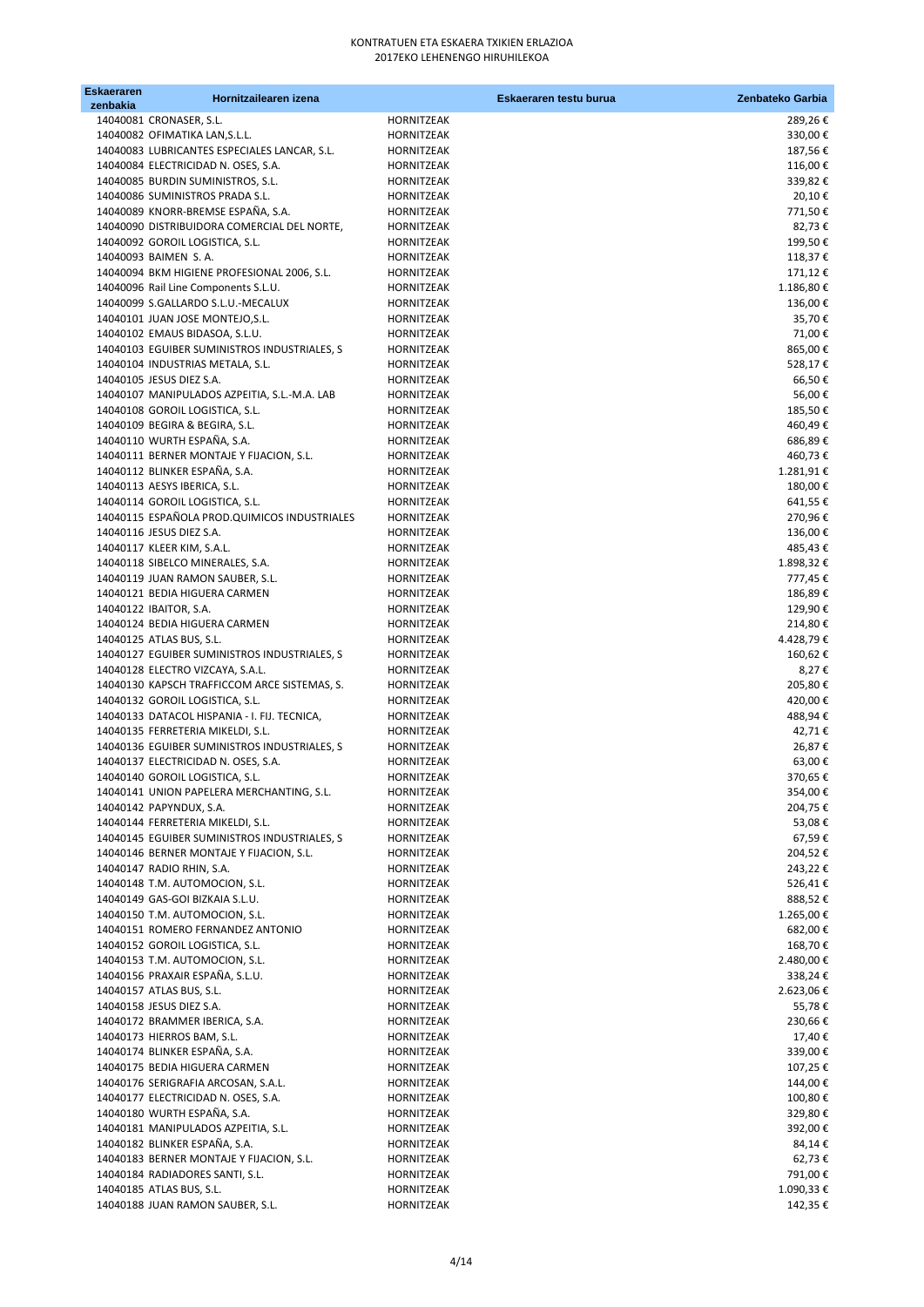| Eskaeraren<br>zenbakia | Hornitzailearen izena                                                                        |                                 | Eskaeraren testu burua | Zenbateko Garbia     |
|------------------------|----------------------------------------------------------------------------------------------|---------------------------------|------------------------|----------------------|
|                        | 14040189 EGUIBER SUMINISTROS INDUSTRIALES, S                                                 | HORNITZEAK                      |                        | 52,85€               |
|                        | 14040190 GARAGE MODERNO PABLO IRIZAR, S.L.                                                   | HORNITZEAK                      |                        | 45,11€               |
|                        | 14040191 CRONASER, S.L.                                                                      | HORNITZEAK                      |                        | 318,00€              |
|                        | 14040195 GOROIL LOGISTICA, S.L.                                                              | HORNITZEAK                      |                        | 175,35€              |
|                        | 14040196 SCASAGA, S.A.                                                                       | HORNITZEAK                      |                        | 1.526,38€            |
|                        | 14040198 SUMINISTROS PRADA S.L.                                                              | <b>HORNITZEAK</b>               |                        | 25,34€               |
|                        | 14040199 INDUSTRIAS METALA, S.L.                                                             | HORNITZEAK                      |                        | 282,44€              |
|                        | 14040200 DOMINGO AZPIRI, S.A.<br>14040201 CRONASER, S.L.                                     | HORNITZEAK<br><b>HORNITZEAK</b> |                        | 220,49€<br>231,12€   |
|                        | 14040205 ELECTRICIDAD N. OSES, S.A.                                                          | HORNITZEAK                      |                        | 27,50€               |
|                        | 14040206 ROEIRASA                                                                            | HORNITZEAK                      |                        | 14,21€               |
|                        | 14040207 DESAIN INGENIERIA MEDIOAMBIENTAL, S                                                 | HORNITZEAK                      |                        | 450,00€              |
|                        | 14040208 CHRIST EQUIPAMIENTO DE LAVADO, S.L.                                                 | HORNITZEAK                      |                        | 641,56€              |
|                        | 14040209 AMARA, S.A. UNIPERSONAL                                                             | HORNITZEAK                      |                        | 555,00€              |
|                        | 14040211 GOROIL LOGISTICA, S.L.                                                              | HORNITZEAK                      |                        | 255,15€              |
|                        | 14040212 JESUS DIEZ S.A.                                                                     | HORNITZEAK                      |                        | 136,00€              |
|                        | 14040213 GAS-GOI BIZKAIA S.L.U.                                                              | HORNITZEAK                      |                        | 424,30€              |
|                        | 14040214 BLINKER ESPAÑA, S.A.                                                                | HORNITZEAK                      |                        | 124,95€              |
|                        | 14040216 SETALDE, S. A                                                                       | HORNITZEAK                      |                        | 260,58€<br>149,04€   |
|                        | 14040217 LUBRICANTES ESPECIALES LANCAR, S.L.<br>14040218 RECAMBIOS SAGASTA, S.L.             | HORNITZEAK<br>HORNITZEAK        |                        | 16,93€               |
|                        | 14040219 GOROIL LOGISTICA, S.L.                                                              | HORNITZEAK                      |                        | 200,90€              |
|                        | 14040220 EGUIBER SUMINISTROS INDUSTRIALES, S                                                 | HORNITZEAK                      |                        | 37,50€               |
|                        | 14040222 EGUIBER SUMINISTROS INDUSTRIALES, S                                                 | HORNITZEAK                      |                        | 101,62€              |
|                        | 14040227 EGUIBER SUMINISTROS INDUSTRIALES, S                                                 | HORNITZEAK                      |                        | 879,70€              |
|                        | 14040228 EGUIBER SUMINISTROS INDUSTRIALES, S                                                 | <b>HORNITZEAK</b>               |                        | 203,72€              |
|                        | 14040234 BILBAINA AUT. Y CONTROL, S.L. (BILA                                                 | HORNITZEAK                      |                        | 226,32€              |
|                        | 14040237 HIERROS BAM, S.L.                                                                   | HORNITZEAK                      |                        | 7,96€                |
|                        | 14040238 TXOFRE SUMINISTROS INDUSTRIALES                                                     | HORNITZEAK                      |                        | 59,17€               |
|                        | 14040240 PAPYNDUX, S.A.                                                                      | HORNITZEAK                      |                        | 67,41€               |
|                        | 14040241 PAPYNDUX, S.A.<br>14040242 GOROIL LOGISTICA, S.L.                                   | HORNITZEAK<br>HORNITZEAK        |                        | 226,85€<br>191,45€   |
|                        | 14040245 ELECTRICIDAD N. OSES, S.A.                                                          | HORNITZEAK                      |                        | 52,44€               |
|                        | 14040246 RADIAL, S.L.                                                                        | HORNITZEAK                      |                        | 106,05€              |
|                        | 14040247 ELECTRO VIZCAYA, S.A.L.                                                             | HORNITZEAK                      |                        | 39,11€               |
|                        | 14040248 COMERCIO INDUSTRIAL DE RODAMIENTOS                                                  | HORNITZEAK                      |                        | 2.380,00€            |
|                        | 14040249 INDUSTRI, S.L.                                                                      | HORNITZEAK                      |                        | 141,76€              |
|                        | 14040250 EGUIBER SUMINISTROS INDUSTRIALES, S                                                 | HORNITZEAK                      |                        | 101,37€              |
|                        | 14040251 AURTENETXEA, S.A.                                                                   | HORNITZEAK                      |                        | 47,16€               |
|                        | 14040252 SANDVIK ESPAÑOLA, S.A.                                                              | HORNITZEAK                      |                        | 100,57€              |
| 14040253 AAF-S.A.      |                                                                                              | <b>HORNITZEAK</b>               |                        | 137,60€              |
|                        | 14040254 SCHUNK IBERICA, S.A.<br>14040255 BURDIN SUMINISTROS, S.L.                           | HORNITZEAK<br>HORNITZEAK        |                        | 3.756,00 €<br>35,72€ |
|                        | 14040256 CRISTALERIA GARCIA ARIÑO S.A.                                                       | HORNITZEAK                      |                        | 440,40€              |
|                        | 14040257 EDERLITA, S.L.                                                                      | HORNITZEAK                      |                        | 48,25€               |
|                        | 14040258 LUBRICANTES ESPECIALES LANCAR, S.L.                                                 | HORNITZEAK                      |                        | 234,48€              |
|                        | 14040259 DENA DISTRIBUCION ELECTRONICA, S.L.                                                 | HORNITZEAK                      |                        | 12.133,40€           |
|                        | 14040260 JUAN JOSE MONTEJO, S.L.                                                             | HORNITZEAK                      |                        | 85,00€               |
|                        | 14040261 REPUESTOS INDUSTRIALES ANSIO, S.C.                                                  | HORNITZEAK                      |                        | 121,22€              |
|                        | 14040262 OHMPOWER, S.L.                                                                      | HORNITZEAK                      |                        | 264,00€              |
|                        | 14040263 NEDERMAN IBERICA, S.A.                                                              | HORNITZEAK                      |                        | 4.395,00€            |
|                        | 14040265 CRESPO MENDIKOTE, J.LUIS                                                            | HORNITZEAK                      |                        | 320,88€              |
|                        | 14040266 EASO DOCUMENT, S.L.<br>14040267 MAPE SEGURIDAD, S.A.                                | HORNITZEAK<br>HORNITZEAK        |                        | 206,00€<br>52,88€    |
|                        | 14040268 BILBAO ELECTRONICA, S.A.                                                            | HORNITZEAK                      |                        | 15,00€               |
|                        | 14040271 ARTES GRAFICAS GOYA, S.L.                                                           | HORNITZEAK                      |                        | 155,00€              |
|                        | 14040272 T.M. AUTOMOCION, S.L.                                                               | <b>HORNITZEAK</b>               |                        | 198,50€              |
|                        | 14040273 ATLAS BUS, S.L.                                                                     | HORNITZEAK                      |                        | 237,16€              |
|                        | 14040274 BEGIRA & BEGIRA, S.L.                                                               | HORNITZEAK                      |                        | 524,68€              |
|                        | 14040276 EGUIBER SUMINISTROS INDUSTRIALES, S                                                 | HORNITZEAK                      |                        | 201,13€              |
|                        | 14040277 GOROIL LOGISTICA, S.L.                                                              | HORNITZEAK                      |                        | 164,85€              |
|                        | 14040278 BKM HIGIENE PROFESIONAL 2006, S.L.                                                  | HORNITZEAK                      |                        | 680,59€              |
|                        | 14040280 GOROIL LOGISTICA, S.L.                                                              | HORNITZEAK                      |                        | 593,95€              |
|                        | 14040281 BEGIRA & BEGIRA, S.L.                                                               | HORNITZEAK                      |                        | 956,67€              |
|                        | 14040282 KAPSCH TRAFFICCOM ARCE SISTEMAS, S.<br>14040283 EGUIBER SUMINISTROS INDUSTRIALES, S | HORNITZEAK<br>HORNITZEAK        |                        | 74,00€<br>92,60€     |
|                        | 14040285 REPARACIONES AUTOIRAETA, S.A.L.                                                     | HORNITZEAK                      |                        | 29,41€               |
|                        | 14040286 COMERCIAL LEKU-ONA S.L.                                                             | HORNITZEAK                      |                        | 490,96€              |
|                        | 14040287 DATACOL HISPANIA - I. FIJ. TECNICA,                                                 | HORNITZEAK                      |                        | 216,24€              |
|                        | 14040288 BEGIRA & BEGIRA, S.L.                                                               | HORNITZEAK                      |                        | 597,06€              |
|                        | 14040290 AMARA, S.A. UNIPERSONAL                                                             | HORNITZEAK                      |                        | 2.700,00€            |
|                        | 14040291 ATLAS BUS, S.L.                                                                     | HORNITZEAK                      |                        | 3.504,48€            |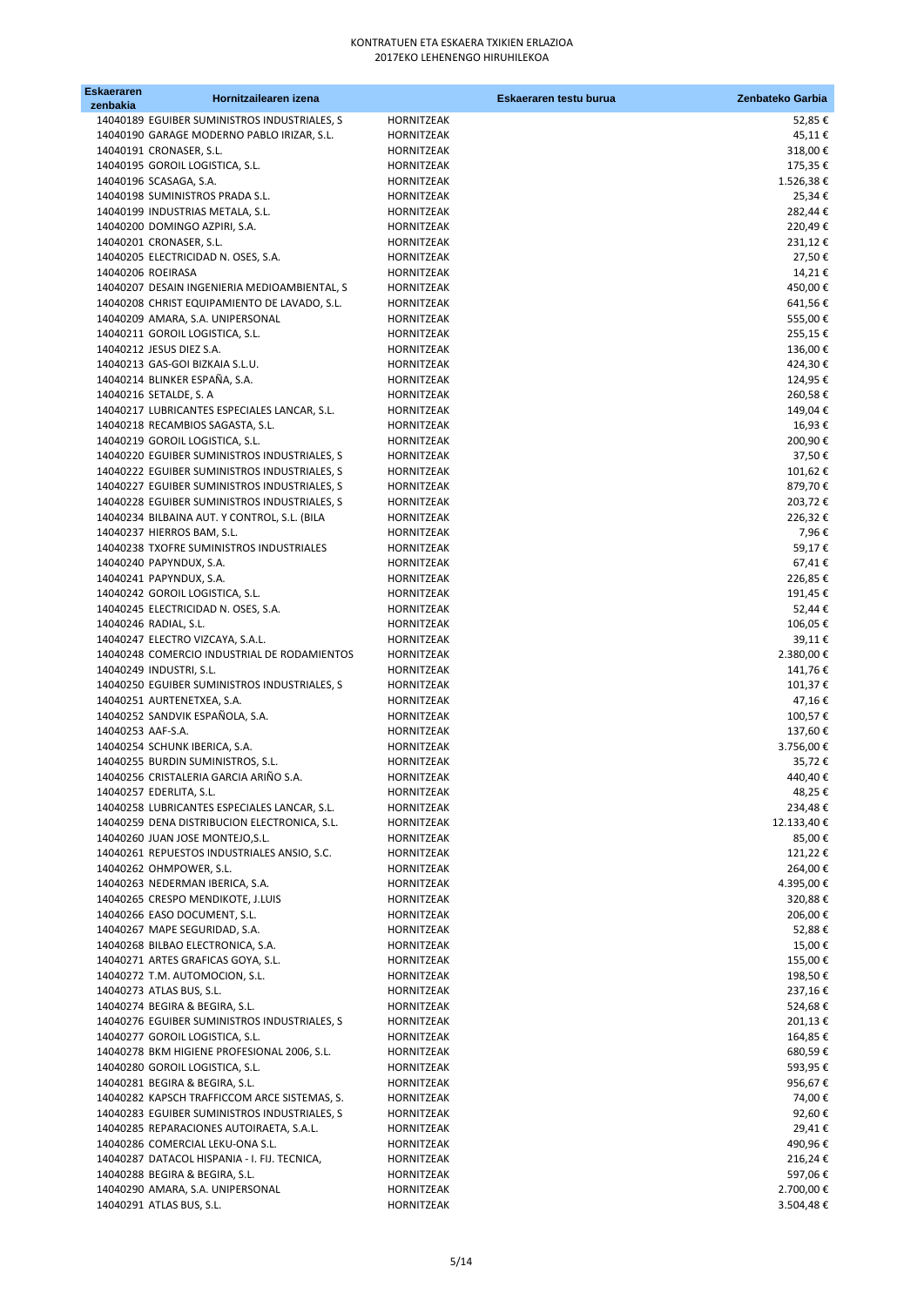| <b>Eskaeraren</b><br>zenbakia | Hornitzailearen izena                                                          | Eskaeraren testu burua                                                                    | Zenbateko Garbia            |
|-------------------------------|--------------------------------------------------------------------------------|-------------------------------------------------------------------------------------------|-----------------------------|
|                               | 14040292 WURTH ESPAÑA, S.A.                                                    | HORNITZEAK                                                                                | 433,66€                     |
|                               | 14040293 CRONASER, S.L.                                                        | HORNITZEAK                                                                                | 231,12€                     |
|                               | 14040294 BLINKER ESPAÑA, S.A.                                                  | HORNITZEAK                                                                                | 740,01€                     |
|                               | 14040295 BERNER MONTAJE Y FIJACION, S.L.                                       | HORNITZEAK                                                                                | 49,07€                      |
|                               | 14040296 AESYS IBERICA, S.L.<br>14040297 ESPAÑOLA PROD.QUIMICOS INDUSTRIALES   | HORNITZEAK<br>HORNITZEAK                                                                  | 480,00€<br>$1.561,20$ $\in$ |
|                               | 14040299 LUBRICANTES ESPECIALES LANCAR, S.L.                                   | HORNITZEAK                                                                                | 49,68€                      |
|                               | 14040300 JESUS DIEZ S.A.                                                       | HORNITZEAK                                                                                | 76,08€                      |
|                               | 14040303 GOROIL LOGISTICA, S.L.                                                | HORNITZEAK                                                                                | 175,35€                     |
|                               | 14040304 WURTH ESPAÑA, S.A.                                                    | HORNITZEAK                                                                                | 162,00€                     |
|                               | 14040305 WURTH ESPAÑA, S.A.<br>14040306 EGUIBER SUMINISTROS INDUSTRIALES, S    | HORNITZEAK<br>HORNITZEAK                                                                  | 248,37€<br>130,66€          |
|                               | 14040308 FRANCISCO JAVIER ACHIAGA OSUA                                         | HORNITZEAK                                                                                | 2.660,00€                   |
|                               | 14040309 FRANCISCO JAVIER ACHIAGA OSUA                                         | HORNITZEAK                                                                                | 699,20€                     |
|                               | 14040310 FRANCISCO JAVIER ACHIAGA OSUA                                         | HORNITZEAK                                                                                | 394,00€                     |
|                               | 14040311 ELECTROSON, S.A. SAN SEBASTIAN                                        | HORNITZEAK                                                                                | 34,57€                      |
|                               | 14040312 T.M. AUTOMOCION, S.L.                                                 | HORNITZEAK                                                                                | 923,30€                     |
|                               | 14040313 BEGIRA & BEGIRA, S.L.<br>14040314 BLINKER ESPAÑA, S.A.                | HORNITZEAK<br>HORNITZEAK                                                                  | 404,57€<br>290,14€          |
|                               | 14040315 GAS-GOI BIZKAIA S.L.U.                                                | <b>HORNITZEAK</b>                                                                         | 804,33€                     |
|                               | 14040316 WURTH ESPAÑA, S.A.                                                    | <b>HORNITZEAK</b>                                                                         | 360,94€                     |
|                               | 14040317 ESPAÑOLA PROD.QUIMICOS INDUSTRIALES                                   | HORNITZEAK                                                                                | 1.344,05 €                  |
|                               | 14040318 JAVIER GONZALEZ MARTIN SANTOOLS                                       | HORNITZEAK                                                                                | 607,74€                     |
|                               | 14040319 GRAFICAS UNCILLA, S.A.                                                | HORNITZEAK                                                                                | 891,00€                     |
|                               | 14040320 UNION PAPELERA MERCHANTING, S.L.<br>14040321 MAPE SEGURIDAD, S.A.     | <b>HORNITZEAK</b><br>HORNITZEAK                                                           | 112,50€<br>52,88€           |
|                               | 14040322 PENTER COMERCIAL, S.A.                                                | HORNITZEAK                                                                                | 222,40€                     |
|                               | 14040323 GOROIL LOGISTICA, S.L.                                                | HORNITZEAK                                                                                | 192,50€                     |
|                               | 14040324 BAIMEN S.A.                                                           | HORNITZEAK                                                                                | 1.297,52€                   |
|                               | 14040325 ELECTRICIDAD N. OSES, S.A.                                            | HORNITZEAK                                                                                | 4.009,68€                   |
|                               | 14040326 ELECTRO VIZCAYA, S.A.L.                                               | HORNITZEAK                                                                                | 150,00€                     |
|                               | 14040327 INDUSTRI, S.L.<br>14040328 EGUIBER SUMINISTROS INDUSTRIALES, S        | HORNITZEAK<br>HORNITZEAK                                                                  | 640,00€<br>485,38€          |
|                               | 14040329 AURTENETXEA, S.A.                                                     | HORNITZEAK                                                                                | 38,20€                      |
|                               | 14040330 DISTRIBUIDORA COMERCIAL DEL NORTE,                                    | HORNITZEAK                                                                                | 164,44€                     |
|                               | 14040331 BURDIN SUMINISTROS, S.L.                                              | HORNITZEAK                                                                                | 55,00€                      |
|                               | 14040332 DENA DISTRIBUCION ELECTRONICA, S.L.                                   | HORNITZEAK                                                                                | 188,00€                     |
|                               | 14040333 JUAN JOSE MONTEJO, S.L.                                               | HORNITZEAK                                                                                | 21,00€                      |
|                               | 14040334 DYRESEL, S.L.<br>14040335 BILBAO ELECTRONICA, S.A.                    | <b>HORNITZEAK</b><br>HORNITZEAK                                                           | 150,00€<br>22,46€           |
|                               | 14040336 RECAMBIOS SAGASTA, S.L.                                               | <b>HORNITZEAK</b>                                                                         | 17,38€                      |
|                               | 14040337 FERRETERIA MIKELDI, S.L.                                              | HORNITZEAK                                                                                | 41,46€                      |
|                               | 14040339 GOROIL LOGISTICA, S.L.                                                | <b>HORNITZEAK</b>                                                                         | 466,55€                     |
|                               | 14040340 JUAN RAMON SAUBER, S.L.                                               | HORNITZEAK                                                                                | 253,22€                     |
|                               | 14040341 EGUIBER SUMINISTROS INDUSTRIALES, S                                   | HORNITZEAK<br>HORNITZEAK                                                                  | 91,57€<br>453,25€           |
|                               | 14040342 KLEER KIM, S.A.L.<br>14040343 PENTER COMERCIAL, S.A.                  | HORNITZEAK                                                                                | 23,16€                      |
|                               | 14040346 COPREIN, S.L.                                                         | HORNITZEAK                                                                                | 34,20€                      |
|                               | 14040347 GOROIL LOGISTICA, S.L.                                                | HORNITZEAK                                                                                | 245,35€                     |
|                               | 14040348 PROLUTEC S.A.                                                         | HORNITZEAK                                                                                | 1.003,50€                   |
|                               | C12024015 JESÚS VECI GARCÍA                                                    | SERVICIOS AUXILIARES PARA SERVICIOS GENERALES                                             | 240,00€                     |
| C12024016 IKUSI, S.L.U.       | C12024017 IBERMATICA, S.A.                                                     | SERVICIO PASARELA PAGOS VITORIA-GASTEIZ<br>SUMINISTRO LICENCIAS SQL SERVER 2016           | 7.849,08€<br>3.180,00€      |
| C12024018                     | EATON INDUSTRIES (Spain), S.L.                                                 | MANTENIMIENTO SAIS LUTXANA, LEBARIO, GASTEIZ                                              | 3.600,00 €                  |
|                               | C12024019 REPARACIONES AUTOIRAETA, S.A.L.                                      | REVISAR FALLO ESP Y REGULAR PALANCA CAMBIOS BUS 62                                        | 368,00€                     |
|                               | C12024020 KILIKOLOR, S,.L.                                                     | MATERIAL DE ESCRITORIO DICIEMBRE 2016                                                     | 8,97€                       |
|                               | C12024021 CONSTRUC. Y REF. ALDA, S.L.                                          | DESATASCAR Y LIMPIAR 3 ARQUETAS EN PLANTA                                                 | 82,50€                      |
|                               | C12024022 CONSTRUC. Y REF. ALDA, S.L.                                          | LOCALICAZION Y REP. FUGA AGUA EN TECHO 2ª PLANTA                                          | 522,20€                     |
|                               | C12024023 TECNALABAQUA, AIE<br>C12024024 MORGA LIMPIEZAS INDUSTRIALES, S.L     | CONTROL DE PARAMETROS DE VERTIDOS<br>LIMPIEZA CON CAMION SUCCION Y TRASLADO DEL MISMO     | 106,25€<br>945,00€          |
|                               | C12024025 NEWTEK SOLIDOS, S.L.                                                 | REPARACIÓN DE ARENERO                                                                     | 1.881,20€                   |
| C12024026                     | SASOIA, S.L.                                                                   | PLAN DE PREVENCIÓN DE ALCOHOL Y OTRAS DROGODEPENDE                                        | 3.124,00€                   |
| C12024027                     | J.V.G. PITI ZERBITZUAK S.L.                                                    | EQUIPOS SALA CONSEJO PARA VIDEO Y AUDIO                                                   | 9.799,48€                   |
| C12024028                     | JOSE ANTONIO CINTORA GARCIA                                                    | TRABAJOS PINTOR OFICINAS ATXURI                                                           | 9.350,00 €                  |
|                               | C12024029 FRANCISCO MALO ANGUIANO                                              | INSTALACIÓN SITEMA VIDEO Y TV ATXURI                                                      | 7.625,00 €                  |
|                               | C12024030 TECMAN S.V.A., S.L.<br>C12024031 COMUNICACIONES Y OCIO INTERAC, S.L. | REP. ENCENDIDO TUBO RADIANTE 11 DE CALEFACCION<br>FABRICACION VINILOS PARA OHARRAK/AVISOS | 38,96€<br>1.428,00 €        |
|                               | C12024032 ELECNOR, S.A.                                                        | REVISION TRIMESTRAL EQUIPOS CLIMA CPD LUTXANA                                             | 1.150,00€                   |
|                               | C12024033 GONZALEZ PUENTE, CELSO                                               | REPARAR PUENTE LAVADO AUTOBUSES COCH. ZUMAIA                                              | 2.050,58€                   |
|                               | C12024034 REPARACIONES AUTOIRAETA, S.A.L.                                      | CAMBIAR CULATA MOTOR AUTOBUS 65                                                           | 2.938,33 €                  |
|                               | C12024037 PLATAFORMAS DONOSTI S.L.                                             | ALQUILER PLATAFORMA ELEVADORA.TRES DIAS.T.ARASO                                           | 322,00€                     |
|                               | C12024038 ECA, ENTIDAD COLAB. DE LA ADMIN., S                                  | OCA ASCENSORES GASTEIZ                                                                    | 282,00€                     |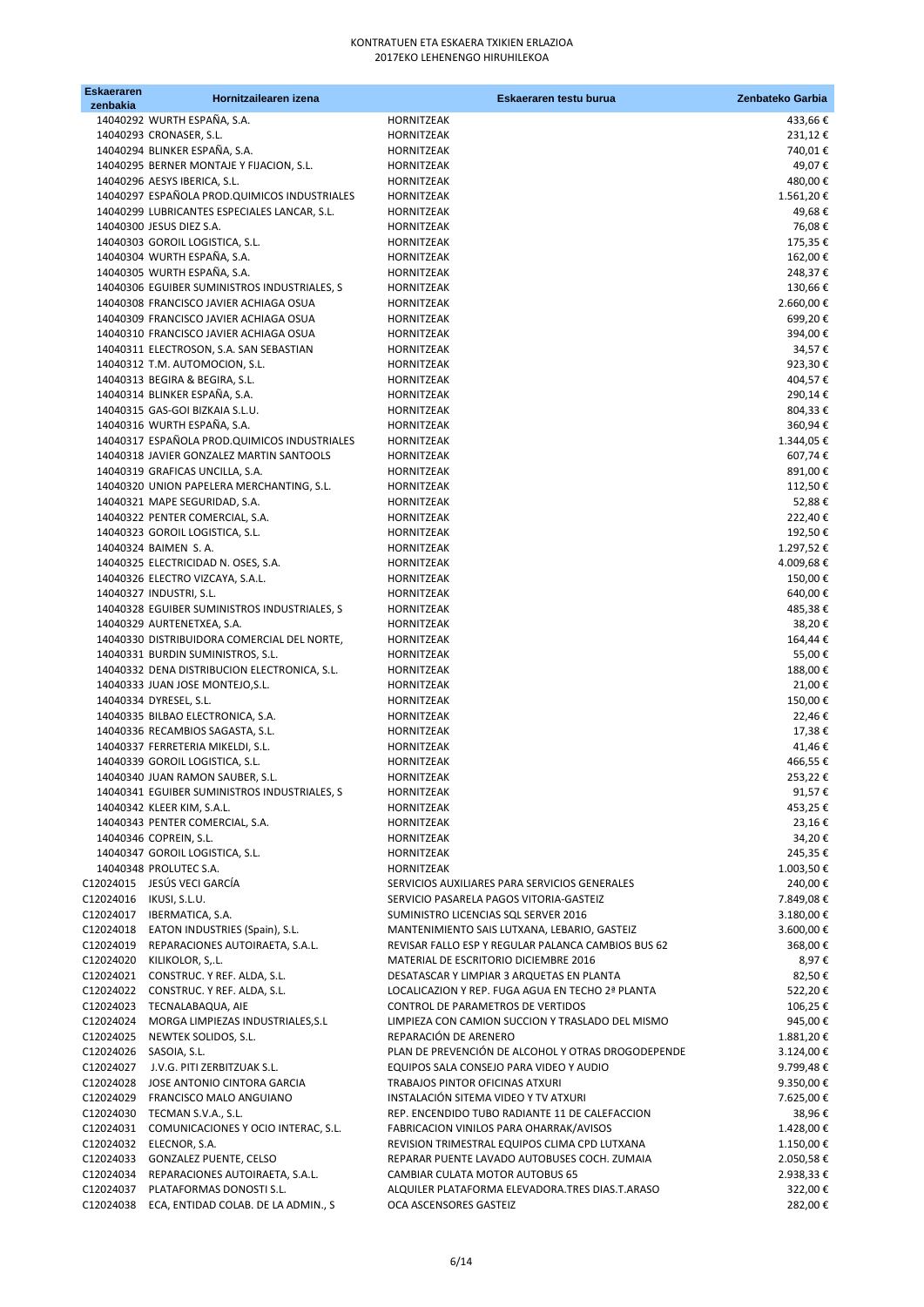| <b>Eskaeraren</b><br>zenbakia | Hornitzailearen izena                                              | Eskaeraren testu burua                                                                                  | Zenbateko Garbia       |
|-------------------------------|--------------------------------------------------------------------|---------------------------------------------------------------------------------------------------------|------------------------|
| C12024039                     | SABICO SEGURIDAD, S.A.                                             | MANTENIMIENTO SISTEMAS TALLER LUTXANA                                                                   | 60,00€                 |
| C12024040                     | ALZURI, S.A.                                                       | RECARGA AUTOMATICA LINEA                                                                                | 33,06€                 |
| C12024041                     | IBERMATICA, S.A.                                                   | RENOVALICON MANTENIMIENTO LICENCIAS EXCEED 2016-17                                                      | 1.499,50€              |
| C12024042                     | REVENGA INGENIEROS, S.A.                                           | SUSTITUCION INTERFONO ENTRADA OFICINAS LEBARIO                                                          | 290,92€                |
| C12024043<br>C12024044        | ALQUILERES MAX DURANGO, S.L.<br>SUPREME FLOORS IBERICA, S.L.       | ALQUILER DE TIJERA Y PLATAFORMA DEL 19 AL 23 /12<br>BALDOSA POLIPROPILENO ANTIDESLIZANTE PARA LAVADERO  | 387,70€<br>685,12€     |
| C12024045                     | ASISTENCIA ENERGETICA ELECTRICA SLU                                | CAMBIO DE FOCOS Y INST.LUMINARIAS.PLAYA VIAS.ARASO                                                      | 2.406,15€              |
| C12024046                     | JULIO SANCHO FERNANDEZ                                             | TRABAJOS ESCAYOLA EN SALA ZUZENDARITZA                                                                  | 1.600,00€              |
| C12024047                     | SUMINISTROS DE IMAGEN                                              | <b>FELICITACIÓN</b>                                                                                     | 1.650,00€              |
| C12024048                     | <b>BILBAOHISTORIKO ELKARTEA</b>                                    | ANUNCIO BILBAO HISTORIKO                                                                                | 750,00€                |
| C12024049                     | ASOC NAVARRA AMIGOS FFCC                                           | PUBLICIDAD MUSEO EN PIN PAMPLONA                                                                        | 350,00€                |
| C12024050                     | MIGUEL ANGEL SOBRON EXPRESS, S.L.                                  | TRANSP. DE MATERIAL DIVERSO MES DE NOVIEMBRE                                                            | 2.493,25€              |
| C12024051                     | MADIC IBERIA, S.L.                                                 | COMPROBAR MEDICIÓN SURTIDOR GASÓIL Y CAMBIAR TOTAL                                                      | 409,00€                |
| C12024052<br>C12024053        | FONTANERIA MEZGO, S.L.<br>IRU PUERTAS Y AUTOMATISMOS               | MANTº. FONTANERIA ASEOS E INSTALAC. COCH. ELG-ZYA<br>REPARAC. PORTON PLELEVA ACCESO FOSO TALLER ZYA.    | 1.139,99€<br>740,00€   |
| C12024054                     | SCASAGA, S.A.                                                      | REVISAR CÓDIGOS FALLO CON ORDENADOR Y PROBAR                                                            | 961,84€                |
| C12024055                     | MIRANDAOLA SERV. MEDIOAMBIENTALES                                  | AUDITORIA INTERNA SISTEMA GESTIÓN AMBIENTAL - 2017                                                      | 2.590,00€              |
| C12024056                     | MECALUX, S.A. (BARCELONA)                                          | MANTENIMIENTO ANUAL CLASIMAT, POR MECALUX .T. ARASO                                                     | 2.713,00€              |
| C12024057                     | <b>BAR FLOREN ATXURI</b>                                           | LUNCH ATXURI NAVIDAD 2016                                                                               | 598,00€                |
| C12024058                     | PROTECCION Y SEGURIDAD TECNICA, S.A                                | 2016.11 EXTRAS VIGILANCIA TRANVIA BILBAO                                                                | 885,69€                |
| C12024059                     | <b>BAR FLOREN ATXURI</b>                                           | LUNCH VARIAS DEPENDENCIAS NAVIDAD2016                                                                   | 740,00€                |
| C12024060                     | <b>BAR AXPE</b>                                                    | LUNCH DURANGO NAVIDAD 2016                                                                              | 96,20€                 |
| C12024061                     | RAFAEL ALCORTA Y ABOGADOS, S.L.                                    | SERV. ABOG. LABORALISTAS REC. SUP. J.A.O.<br>SERV. ABOG. LABORALISTAS AUTOS 283-16                      | 1.356,00 €             |
| C12024062<br>C12024063        | RAFAEL ALCORTA Y ABOGADOS, S.L.<br>RAFAEL ALCORTA Y ABOGADOS, S.L. | SERV. ABOG. LABORALISTAS AUTOS 472-16                                                                   | 900,00€<br>1.300,00€   |
| C12024064                     | MONTAJES ELECTRICOS SAN IGNACIO, S.                                | SUSTITUCION DE ALUMBRADO EN COCHERAS                                                                    | 5.219,75€              |
| C12024065                     | <b>VENTANACHS CARRION JOSEP</b>                                    | MANTº. COLUMNAS ELEVADORAS AUTOB. TALLER ZUMAIA/16                                                      | 2.550,00€              |
| C12024066                     | ELENA VALLE PLAGARO                                                | LUNCH EIBAR NAVIDAD 2016                                                                                | 114,91€                |
| C12024067                     | ORONA S. COOP. LTDA.                                               | MANTENIMIENTO ASCENSOR SUBESTACIÓN MUSEO 2017                                                           | 1.200,00€              |
| C12024068                     | WOLTERS KLUWER ESPAÑA S.A.                                         | ASISTEN. LEGISLACIÓN AMBIENTAL-INDUSTRIAL-PRL 2017                                                      | 1.165,22€              |
| C12024069                     | URBI MOTOR S.A.                                                    | REVISIÓN FURGONETA TEVA                                                                                 | 194,68€                |
| C12024070<br>C12024071        | ALEDIT PROFESSIONAL SERVICES S.L.                                  | RENOVACION LICENCIAS SOLAWINDS NCM Y UPGRADE DL200<br>ADAPTADOR RJ45 A USB EM1017                       | 1.878,00 €             |
| C12024072                     | IBERMATICA, S.A.<br>IÑAKI BUITRÓN PÉREZ DE SAN ROMAN               | AUDITORÍA INTERNA CALIDAD 13816, 93200 E ISO 9001                                                       | 122,00€<br>2.075,00 €  |
| C12024073                     | GONZALEZ FERNANDEZ-CORUGEDO Mª LUIS                                | LIBRO BIBLIOTECA MUSEO TENES BRILL                                                                      | 28,80€                 |
| C12024074                     | AMAZON                                                             | <b>ESCÁNERES IRIS CARD</b>                                                                              | 156,76€                |
| C12024075                     | NR MOBILITY SOLUTIONS S.L.                                         | ESCÁNER RATÓN                                                                                           | 52,14€                 |
| C12024076                     | BILBO ZAHARRA SOZIETATE KOOP. MUGAT                                | PROMOCIÓN DE EUSKERA NGSR                                                                               | 460,00€                |
| C12024079                     | IÑAKI BUITRÓN PÉREZ DE SAN ROMAN                                   | ASESORÍA CALIDAD ISO 9001:2015 MMF, OAC, MMC, TC Y OC                                                   | 4.500,00€              |
| C12024080<br>C12024081        | CONSORCIO DE TRANSPORTES DE BIZKAIA                                | CUOTA PARTICIPACIÓN VESTÍBULO SAN MAMÉS 2017<br>IMPUESTO DE GASES FLUORADOS 2016-1                      | 388,00€                |
| C12024082                     | CONSTRUCCION Y AUX. DE FF.CC., S.A.<br>PEREGAZA HOSTELEROS, S.L.   | LUNCH ARASO NAVIDAD 2016                                                                                | 315,74€<br>75,00€      |
| C12024083                     | CONSTRUCCION Y AUX. DE FF.CC., S.A.                                | <b>IMPUESTOS SOBRE GASES FLUORADOS</b>                                                                  | 10,91€                 |
| C12024084                     | BILBAO ELECTRONICA, S.A.                                           | CONVERSOR DE EZERNET A 4.8.5 CALEFACCION TALLER                                                         | 135,20€                |
|                               | C12024085 THYSSENKRUPP ELEVADORES, S.L.                            | MANTENIMIENTO ASCENSOR ESTACIÓN MUSEO 2017                                                              | 1.400,00€              |
|                               | C12024086 TALLERES BENGOETXEA, S.A.                                | REVISION 159.074KM, ROTULAS Y ITV. TRANSIT. ARASO                                                       | 442,42€                |
| C12024087                     | JUAN JOSE MONTEJO, S.L.                                            | 2 BOMBILLOS PARA TRANVÍA VITORIA                                                                        | 672,84€                |
|                               | C12024088 ASOCIACIÓN DEL TAXI DEL NERVION                          | TAXI USANSOLO DICIEMBRE 2016                                                                            | 9,09€                  |
| C12024089<br>C12024090        | CAFETERÍA ETXARTE ESTHER ABADIA<br>JESÚS VECI GARCÍA               | LUNCH NAVIDAD EN LA RESIDENCIA DE GERNIKA<br>TRABAJOS PINTURA Y EBANISTERIA SALA ZUZENDARITZA           | 102,00€<br>5.815,00€   |
| C12024092                     | MIRANDAOLA SERV. MEDIOAMBIENTALES                                  | ASISTENCIA TÉCNICA AMBIENTAL - 2017                                                                     | 7.200,00 €             |
| C12024093                     | EDITORIAL IPARRAGUIRRE, S.A.                                       | <b>CALENDARIO DEIA</b>                                                                                  | $6.000,00 \in$         |
| C12024094                     | SABICO SEGURIDAD, S.A.                                             | MANTENIMIENTO DE VIDEOVIGILANCIA NOV-DIC 16                                                             | 3.165,00€              |
| C12024096                     | COLT ESPAÑA, S.A.                                                  | LEGALIZACION COMPRESORES EXUTORIOS TALLERES                                                             | 3.385,00 €             |
| C12024097                     | DESAIN INGENIERIA MEDIOAMBIENTAL, S                                | ADQUISIC. 2 DEPOSITOS DE UREA DOBLE PARED ZYA-ELG.                                                      | 3.248,00 €             |
| C12024098                     | CONSTRUCCION Y AUX. DE FF.CC., S.A.                                | MEJORA ALUMBRADO EXTERIOR UT500                                                                         | 4.106,15€              |
| C12024099<br>C12024100        | MEDIOSCOM<br>IMPRENTA TXEMISA, S.L.                                | MEMORIA 2015<br>IMPRESIÓN HORARIOS MANO INVIERNO                                                        | 9.888,00€<br>9.117,71€ |
| C12024101                     | CMGIPUZKOA, S.L.                                                   | CALENDARIO DV                                                                                           | 10.000,00 €            |
|                               | C12024102 EDICIONES IZORIA 2004, S.L.                              | CALENDARIO DNA                                                                                          | 3.025,00 €             |
|                               | C12024103 VOLVO TRUCK CENTER, S.L.                                 | REPARAR MOTOR AUTOBÚS 668                                                                               | 4.275,83€              |
|                               | C12024104 VOLVO TRUCK CENTER, S.L.                                 | REPARAR MOTOR AUTOBÚS 678                                                                               | 4.275,83 €             |
| C12024105                     | CRUZA MANTENIMIENTO, S.L.                                          | INSTALACIÓN BOMBA RECIRCULACIÓN EN CALDERA CALEF.                                                       | 381,58€                |
| C12024106                     | IRU PUERTAS Y AUTOMATISMOS                                         | INSTALAR 6 BISAGRAS ACERO INOXIDABLE CASETA AZKORR                                                      | 192,00€                |
| C12024107<br>C12024108        | TALLERES SAGASTA, S.L.<br>ETRA NORTE, S.A.                         | CAMB. FUELLES, ACTUALIZ. UNID. MANDO, AISLAR BOMBA<br>INSTALACIÓN Y PUESTA EN MARCHA BILLETAJE MICROBUS | 630,48€<br>637,30€     |
| C12024109                     | ITA ASUA, S.L. (ESTACION ITV BERGAR                                | REVIS. ITV ORDINARIO-ESCOLAR AUTOB. GIP. DICBRE/16                                                      | 1.082,08€              |
| C12024110                     | INSTALACIONES ELECTROMEC. BILAUTO,                                 | CONECTAR DEVANADERA INOXIDABLE DE UREA                                                                  | 243,38€                |
| C12024111                     | ATUC-ASOC.EMPRESAS GESTORAS TTES.UR                                | <b>CUOTA ANUAL ATUC 2017</b>                                                                            | 3.702,00€              |
|                               | C12024112 UIC - UNION INTERNAT. DES CHEMINS D                      | CUOTA ANUAL UIC 2017                                                                                    | 13.400,00 €            |
| C12024113                     | BILBAO METROPOLI-30                                                | CUOTA ANUAL BM30 2017                                                                                   | 12.000,00 €            |
|                               | C12024114 ASOCIACION PROGRESO DIRECCION                            | CUOTA ANUAL APD 2017                                                                                    | 1.165,29€              |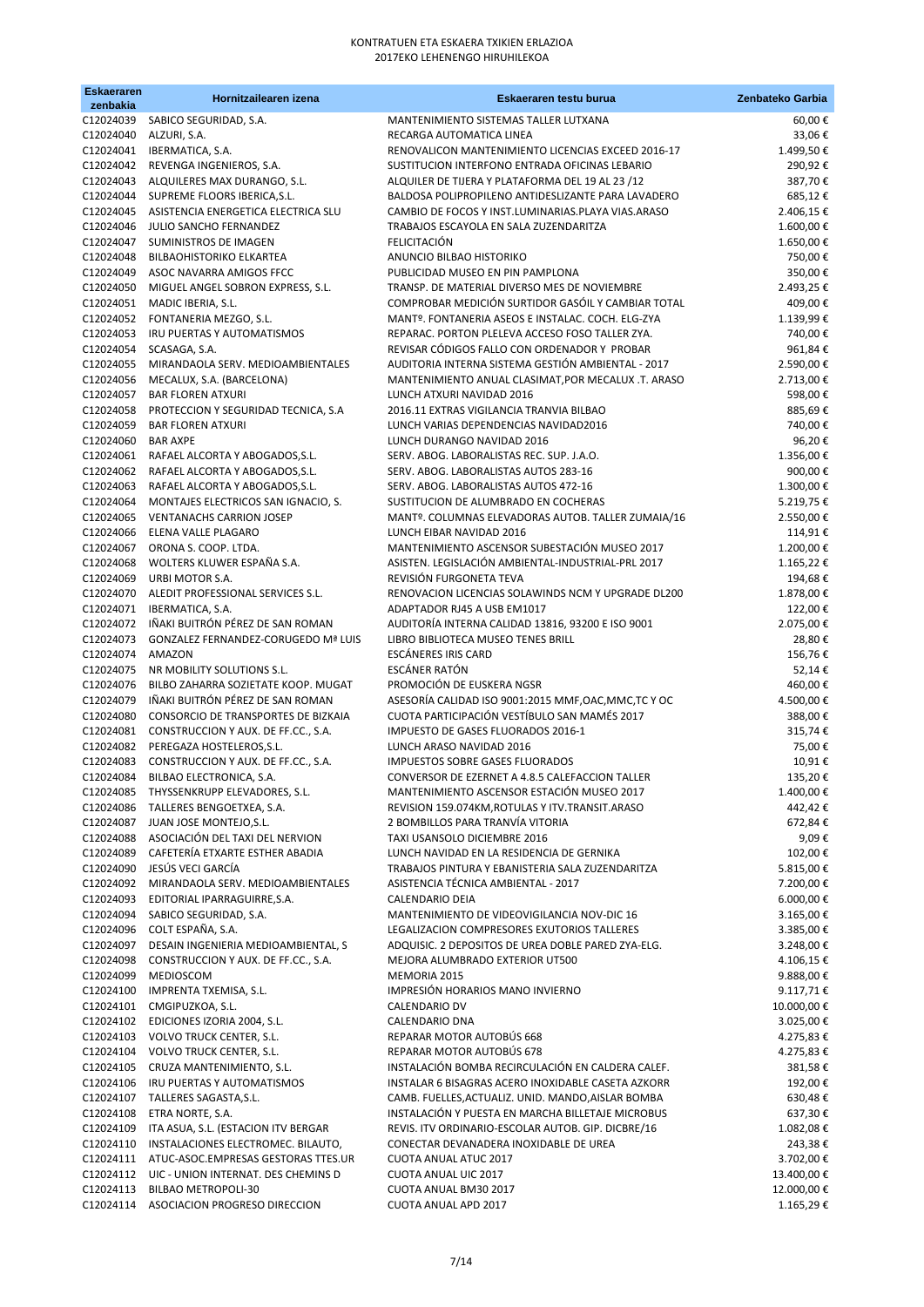| <b>Eskaeraren</b><br>zenbakia | Hornitzailearen izena                                                                        | Eskaeraren testu burua                                                                        | Zenbateko Garbia         |
|-------------------------------|----------------------------------------------------------------------------------------------|-----------------------------------------------------------------------------------------------|--------------------------|
|                               | C12024115 MADIC IBERIA, S.L.                                                                 | REVISAR SURTIDOR+AJUSTAR SONDA TANQUE GASOIL ELG.                                             | 120,00€                  |
|                               | C12024116 JOSE LUIS SANZ PEÑALBA                                                             | REPRODUCCIÓN PELICULA INAUGURACIÓN FC UROLA                                                   | 190,00€                  |
|                               | C12024118 CONSTRUCCION Y AUX. DE FF.CC., S.A.                                                | CAF EXTRACCION IMAGENES S/OFERTA DIC 16                                                       | 694,20€                  |
|                               | C12024119 NOTICIAS DE GIPUZKOA<br>C12024120 FASTON, AUDIOVISUALES Y COMUNICACIO              | <b>CALENDARIO DNG</b><br>REPARACION Y MANTENIMIENTO DE PROYECTORES ATXURI                     | 3.000,00€<br>180,00€     |
|                               | C12024121 TEMPO CLIMATIZACION S.L.                                                           | MANTENIMIENTO CALDERAS CALEFACCIÓN MUSEO 2017                                                 | 10.869,88€               |
|                               | C12024122 ASOCIACIÓN BIHURTUZ INSERCIÓN SOCIA                                                | VACIADO CONT. MATERIAL ESCRITURA-TAPONES 2017                                                 | 17.280,00€               |
|                               | C12024123 AGERI XXI, S.L.                                                                    | 3ªFASE CONV 11/2016 Y 12/2016 PSICOTÉCNICOS Y PERS                                            | 12.575,00€               |
|                               | C12024124 SEGURMA S.A.                                                                       | DESPLAZAMIENTO EXTINTORES GASTEIZ                                                             | 69,00€                   |
|                               | C12024125 SGS TECNOS S.A.                                                                    | ANALISIS CONTROL LEGIONELA 2017 GASTEIZ                                                       | 1.650,00€                |
|                               | C12024126 TAK Learning S.L.<br>C12024127 SANTILLAN INSTALACIONES, S.A.                       | REGLAMENTO CIRCULACION Y SEÑALES FFCC ONLINE<br>MONITORIZACIÓN CONTADORES EUSKOTREN           | 17.885,00€<br>16.475,00€ |
|                               | C12024128 LA TABERNA DE GUS                                                                  | LUNCH LEIOA NAVIDAD 2016                                                                      | 300,00€                  |
|                               | C12024129 APLICACIONES ELECTRICAS IZARAK, S.L                                                | CAMBIAR LUMINARIAS EN EDIFICIO TALLER                                                         | 1.736,00€                |
| C12024130                     | PORMANORTE, S.L.                                                                             | MANTENIMIENTO PUERTA AUTOMATICA OIT GASTEIZ 2017                                              | 416,00€                  |
|                               | C12024131 PROSEGUR SOLUCIONES INTEGRALES                                                     | EMISOR MOTION GO-PRO2 ATXURI                                                                  | 644,40€                  |
|                               | C12024133 IMAGEN DISEÑO & ROTULACIÓN, S. COOP<br>C12024136 OTAMENDI ETXABE JESUS             | ROTULAR FURGONETA EN VINILO REFLECTANTE Y ROJO<br>MANT RELOJES MUSEO TERCER CUATRIMESTRE 2016 | 642,20€<br>800,00€       |
|                               | C12024137 MONTTE, S.L.                                                                       | 6 CERRADURAS DE LLAVE AMAESTRADA Y LLAVE. ARASO                                               | 70,00€                   |
|                               | C12024140 ESPALOI, S.C.P.                                                                    | LUNCH LEBARIO NAVIDAD 2016                                                                    | 561,00€                  |
|                               | C12024141 FONTANERIA MEZGO, S.L.                                                             | DESATASCAR DESAGÜE SERVICIO Y CAMBIAR TUBO TERMO                                              | 536,15€                  |
|                               | C12024142 TYPO 90, S.L.                                                                      | PUBLICIDAD ACTUALIZACION LINEAS UK DB                                                         | 5.886,35€                |
|                               | C12024144 GRUAS Y TRANSPORTES IBARRONDO, S.A.<br>C12024145 SERKONTEN - SCIO. CONT. HIGIENICO | CONTRATACIÓN DE 12 TRANSPORTES<br>MNTO. 2016 BACTERIOSTATICOS Y ALFOMBRAS MOTEADAS            | 3.072,00€<br>5.197,00€   |
| C12024146                     | JESUS DIEZ S.A.                                                                              | INTERCAMBIAR CAJA CAMBIOS AVERIADA BUS 62                                                     | 6.500,00€                |
|                               | C12024147 INSTALACIONES ELECTRICAS ASUA ONDIZ                                                | COLOCAR FOCOS Y CABLE CARGADOR ZONA SURTIDORES                                                | 2.233,38€                |
| C12024148                     | POTXOLAS JAVIER, S.L. CAF TOPOBIDE                                                           | LUNCH NAVIDAD                                                                                 | 285,00€                  |
|                               | C12024153 ALEGRIA MARTITEGUI, IDOIA                                                          | SUMINISTRO PLANTAS GRANDES DECORACION OFICINA                                                 | 3.966,70€                |
| C12024154 IKUSI, S.L.U.       | C12024155 KARMA SYNDICATE S.L.                                                               | INSTALACIÓN MEAT NUEVO ANDÉN ANGULEMA<br>ANUNCIOS EL KARMA                                    | 9.687,43€<br>3.000,00€   |
|                               | C12024156 ETRA NORTE, S.A.                                                                   | PREINSTALACIÓN E INSTALACIÓN ELEMENTOS EN 2 BUSES                                             | 2.810,00€                |
| C12024157                     | <b>EDITORIAL MIC</b>                                                                         | ANUNCIO PUBLICACIÓN CARNAVALES                                                                | 500,00€                  |
|                               | C12024158 What About Technologies, S.L.                                                      | GENERACION BBDD PREGUNTAS REGLAMENTO CIRCULACION                                              | 15.015,00€               |
|                               | C12024159 ALCAMPO ZELAIRA                                                                    | LUNCH ARASO 2312 NAVIDAD 2016                                                                 | 137,73€                  |
|                               | C12024160 AGERBIDE S.L.<br>C12024161 VENCLISER, S.A.                                         | MANTENIMIENTO ELECTRICIDAD 2017 ATXURI<br>MANTENIMIENTO A/A OIT GASTEIZ 2017                  | 2.000,00€<br>318,00€     |
|                               | C12024162 FONTANERIA MEZGO, S.L.                                                             | MANTENIMIENTO FONTANERIA 2017                                                                 | 2.000,00€                |
|                               | C12024163 JUAN JOSE MONTEJO, S.L.                                                            | MANTENIMIENTO CERRAJERIA 2017                                                                 | 1.200,00€                |
| C12024164 SASOIA, S.L.        |                                                                                              | FORMACION PREV DROGODEP G2 2017                                                               | 1.290,00€                |
|                               | C12024165 AFA BIZKAIA                                                                        | FORMAC DETEC/MANEJO PERSONAS DEMENCIADAS G1TREN17                                             | 240,00€                  |
| C12024167 SASOIA, S.L.        | C12024166 AFA BIZKAIA                                                                        | BIZKA DETEC/MANEJO PERSONAS DEMENCIADAS G2TREN17<br>FORMACIÓN PREV DROGODEP ENERO 2017        | 240,00€<br>1.290,00€     |
| C12024168                     | URTALUR, S.L.                                                                                | MNTO ANUAL SEPARADORES H.C. LEIOA AÑO 2017                                                    | 3.397,59€                |
| C12024170                     | BILBO ZAHARRA SOZIETATE KOOP. MUGAT                                                          | PROMOCIÓN DE EUSKERA XLB                                                                      | 153,33€                  |
|                               | C12024171 CONSTRUCCION Y AUX. DE FF.CC., S.A.                                                | EXTRACCIÓN DE IMAGENES 4º TRIMESTRE                                                           | 516,96€                  |
|                               | C12024172 CESPA GEST. RESIDUOS, S.A.U                                                        | RETIRADA DE ARENA A VERTEDERO                                                                 | 210,00€                  |
|                               | C12024173 ISTOBAL ESPAÑA SLU<br>C12024174 INSPEC. Y CERTIFICACIONES TÉCNICAS,                | REPARACIÓN ARRASTRE PUENTE DE LAVADO<br>INSPECCIÓN TECNICA DEL MONTACARGAS                    | 130,00€<br>140,00€       |
|                               | C12024175 CHRIST EQUIPAMIENTO DE LAVADO, S.L.                                                | REPARAR TUNEL LAVADO, FINAL DE CARRERA.ARASO                                                  | 511,46€                  |
|                               | C12024176 GONZALEZ FERNANDEZ-CORUGEDO Mª LUIS                                                | COMPRA LIBROS BIBLIOTECA MUSEO                                                                | 33,65€                   |
| C12024177                     | LANDETA BURDINLANAK, S.A.L.                                                                  | REPARACIONES CALDERA AURRERA                                                                  | 210,00€                  |
|                               | C12024178 NEWTEK SOLIDOS, S.L.                                                               | CAMBIO DE TRES MANGUERAS ROTAS. SILO ARASO                                                    | 321,56€                  |
| C12024179                     | OFIMATIKA LAN, S.L.L.                                                                        | MANTENIMIENTO 2017 IMPRESORAS CARNETS<br>COMPRA LIBROS VENTA MUSEO                            | 8.220,00€                |
| C12024181<br>C12024183        | Abomey Maquetren, S.L.<br>RADIO VITORIA, S.A.                                                | PUBLICIDAD RADIO VITORIA                                                                      | 639,42€<br>3.600,00€     |
| C12024185                     | CHRIST EQUIPAMIENTO DE LAVADO, S.L.                                                          | REPARAR TUNEL LAVADO, FALTA PRESION. ARASO                                                    | 249,44€                  |
| C12024186                     | ORONA S. COOP. LTDA.                                                                         | MNTO. DE LINEA Y TODAS LAS LLAMADAS DEL ELEVADOR                                              | 100,00€                  |
| C12024187                     | IBERMATICA, S.A.                                                                             | <b>DISCOS DUROS PORTATILES</b>                                                                | 2.988,00 €               |
| C12024188                     | AUTOS ZUMAIA, S.L.                                                                           | REVISION PREITV FURG. JUMPER 6934 BRT TALLER ZYA                                              | 25,50€                   |
| C12024189<br>C12024190        | IMPRENTA TXEMISA, S.L.<br>ISTOBAL ESPAÑA SLU                                                 | CARTELES PARA TXORIERRI<br>REPARACIÓN GENERAL PUENTE DE LAVADO                                | 483,00€<br>7.077,72€     |
|                               | C12024191 ZORNOTZAKO BARNETEGIA                                                              | PROMOCIÓN DE EUSKERA JOG                                                                      | 1.020,00€                |
|                               | C12024192 SCAN COIN, S.L.                                                                    | CONTRATO MNTO. MÁQUINA CONTADORA LEIOA AÑO 2017                                               | 2.710,00€                |
|                               | C12024193 SGS TECNOS S.A.                                                                    | CAMPAÑA PREVENCIÓN LEGIONELLA 2017 LEIOA/USANSOLO                                             | 2.530,00 €               |
| C12024194                     | GESTORIA ETXEANDIA, S.L.                                                                     | HONORARIOS PROFESIONALES TRAMITACIÓN AUTOBUSES                                                | 5.500,00€                |
| C12024197                     | C12024196 CEDERIKA RECYCLING SOLUTIONS S.L<br>ENRIQUE ALMEIDA PASCUAL                        | RECOGIDA Y RECICLAJE CD/DVD 2017<br>LAVADO DE VEHICULOS DE EMPRESA 2017                       | 100,00€<br>500,00€       |
| C12024198                     | SERVIRREINER, S.L.                                                                           | DISPENSADOR AGUA ATXURI                                                                       | 1.100,00 €               |
| C12024199                     | HEGOAK, S. L.                                                                                | SERVICIO MENSAJERIA URBANA 2017                                                               | 2.500,00 €               |
| C12024200                     | SERVICIOS POSTALES DEL PAIS VASCO                                                            | SERVICIOS POSTALES 2017                                                                       | 2.800,00€                |
|                               | C12024201 NEWTEK SOLIDOS, S.L.                                                               | MANTENIMIENTO.ANUAL.SILO. AMARA                                                               | 1.800,00 €               |
|                               | C12024202 NEWTEK SOLIDOS, S.L.                                                               | MANTENIMIENTO.ANUAL.2017. SILO. ARASO                                                         | 1.914,75€                |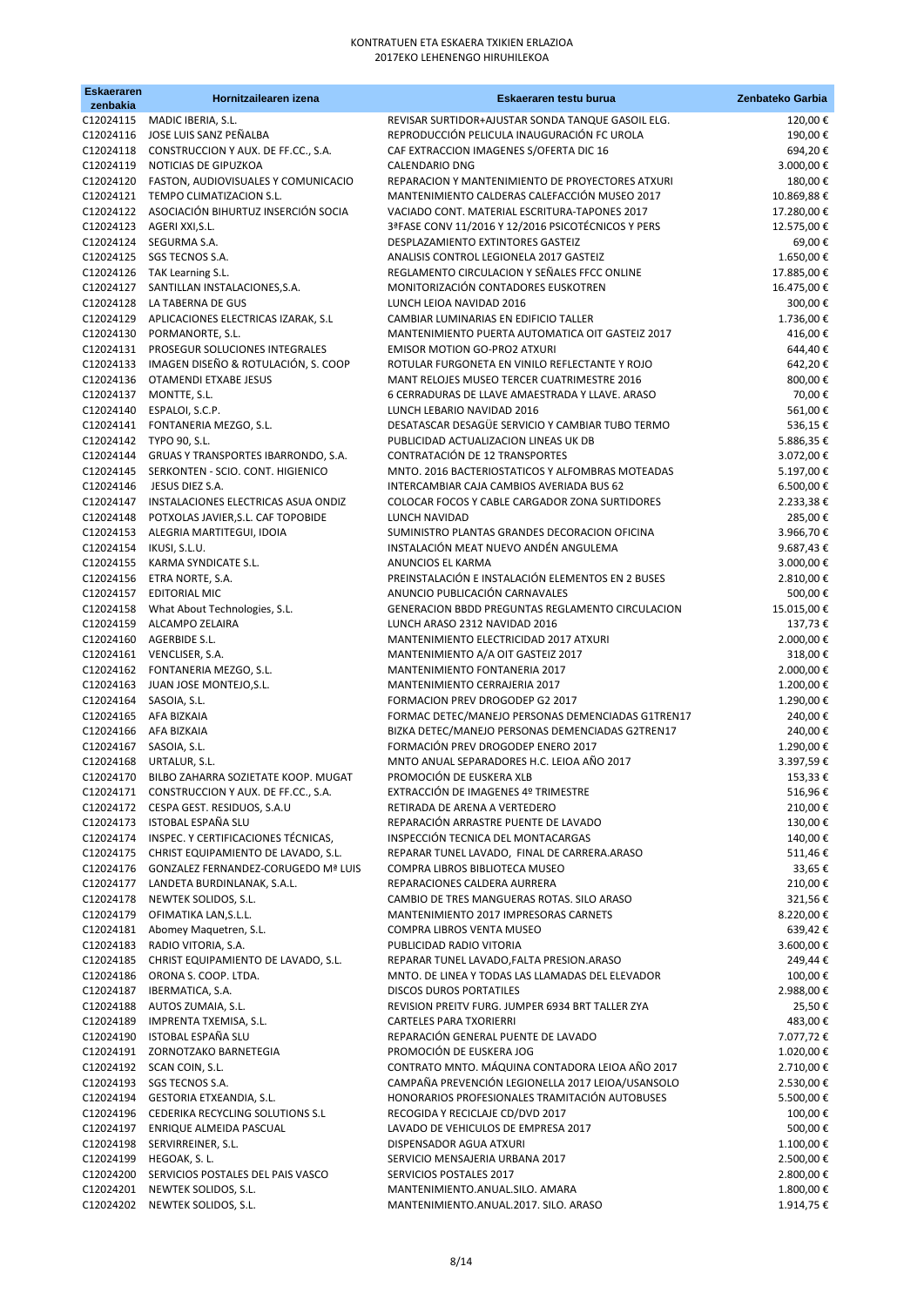| <b>Eskaeraren</b><br>zenbakia | Hornitzailearen izena                                                    | Eskaeraren testu burua                                                                               | Zenbateko Garbia        |
|-------------------------------|--------------------------------------------------------------------------|------------------------------------------------------------------------------------------------------|-------------------------|
| C12024204                     | SGS TECNOS S.A.                                                          | CONTROL DE LEGIONELLA 2017 TRANVIA BILBAO                                                            | 1.450,00€               |
| C12024205                     | SGS TECNOS S.A.                                                          | MNTO. ANUAL 2017 CONTROL LEGIONELLA. ARASO                                                           | 1.400,00€               |
|                               | C12024206 SANCHEZ FLORES JUAN ANTONIO                                    | HONORARIOS PROFESIONALES JUAN ANTONIO SANCHEZ                                                        | 2.016,00€               |
| C12024207<br>C12024208        | GARAGE MODERNO PABLO IRIZAR, S.L.<br>REPARACIONES AUTOIRAETA, S.A.L.     | REVISAR Y PURGAR CIRCUITO 3ER EJE AUTOBUS 911<br>REPARAR INSTALACIÓN VIA DE DATOS CAN AUTOB. 64      | 50,50€<br>554,77€       |
| C12024210                     | KAEMONE EUROPE S.L.                                                      | <b>ANUNCIOS KMON</b>                                                                                 | 2.000,00€               |
| C12024211                     | IÑAKI BUITRÓN PÉREZ DE SAN ROMAN                                         | ASESORÍA CALIDAD PARA 13816 Y 93200 EN LÍNEA 3                                                       | 3.550,00€               |
| C12024212                     | Busturialdeko Irrati Telebista S.L.                                      | PUBLICIDAD OIZMENDI                                                                                  | 7.200,00€               |
| C12024213                     | BREMA PRODUCCIONES RADIOFONICAS, S.                                      | PUBLICIDAD AQUÍ POPULAR                                                                              | 9.600,00€               |
| C12024214<br>C12024215        | UNIPREX, S.A.U.<br>BILBO HANDIA IKUSENTZUN., S.A.                        | PUBLICIDAD ONDA CERO<br>PUBLICIDAD HAMAIKA TB                                                        | 12.000,00€<br>3.852,00€ |
| C12024216                     | SERKONTEN - SCIO. CONT. HIGIENICO                                        | MANT. ALFOMBRA Y CONTENEDORES 2017                                                                   | 1.200,00€               |
| C12024217                     | <b>IRAIDE EGIA GARCIA</b>                                                | <b>VINILOS OFICINAS ATXURI</b>                                                                       | 3.087,00€               |
| C12024220                     | ISTOBAL ESPAÑA SLU                                                       | MANTENIMIENTO DE EQUIPO DE LAVADO DEL TRANVÍA DE B                                                   | 2.500,00€               |
| C12024221                     | ASTIGARRAGA ALBISTEGUI ELENA                                             | HONORARIOS PROCURADORA ASTIGARRAGA 2017                                                              | 1.500,00€               |
| C12024223                     | C12024222 GONZALEZ BELMONTE JUAN JOSE<br>LINARES FARIAS MARIA LUISA      | HONORARIOS PROCURADOR GONZALEZ 2017<br>HONORARIOS PROCURADORA Mº LUISA 2017                          | 400,00€<br>2.500,00€    |
| C12024224                     | <b>BAJO AUZ MARIA TERESA</b>                                             | HONORARIOS PROCURADORA MAITE BAJO 2017                                                               | 4.000,00€               |
| C12024225                     | GOMEZ GALARZA MARIA CRISTINA                                             | MINUTA HONORARIOS CRISTINA 2017                                                                      | 8.000,00€               |
|                               | C12024226 Mª CRUZ CELAYA ULIBARRI                                        | HONORARIOS PROCURADORA CELAYA                                                                        | 300,00€                 |
|                               | C12024227 LANDABEREA UNZUETA JUAN ANTONIO                                | HONORARIOS LANDABEREA 17                                                                             | 5.000,00€               |
| C12024228<br>C12024229        | <b>GESTORIA ETXEANDIA, S.L.</b><br>USATORRE IGLESIAS JUAN                | HONORARIOS TRAMITACIONES AUTOBUSES 2017<br><b>HONORARIOS PROCURADOR USATORRE 17</b>                  | 7.500,00€<br>1.600,00€  |
| C12024230                     | ALBERTO ZABALA BILBAO                                                    | FORMACIÓN CAP 2017 BIZKAIA                                                                           | $10.000,00$ $\in$       |
|                               | C12024231 CABALLERO BADIOLA ANTONIO                                      | <b>GASTOS DE FARMACIA 2017</b>                                                                       | 3.200,00€               |
| C12024232                     | LEGEMON, S.L.                                                            | SERV. MENSAJERIA 2017                                                                                | 12.000,00€              |
| C12024233                     | <b>LANTEGI BATUAK</b>                                                    | ADQUISICION PRENSA 2017                                                                              | 5.500,00€               |
| C12024234<br>C12024235        | INDRA SISTEMAS, S.A.<br>BERRIAIR, S.L.L.                                 | INSTALACIÓN MEATS NUEVA ESTACIÓN DE LOIOLA<br>MANTENIMIENTO COMPRESOR DE LAVDERO                     | 6.906,03€<br>1.000,00€  |
| C12024236                     | GARAGE MODERNO PABLO IRIZAR, S.L.                                        | REPARAR BUJE AUTOBUS 473, CAMBIANDO COJINETE                                                         | 553,21€                 |
| C12024237                     | IMAGEN DISEÑO & ROTULACIÓN, S. COOP                                      | IMPRESIÓN DIGITAL 50 PEGATINAS TEXTO TXANPONAK                                                       | 58,50€                  |
| C12024238                     | IMAGEN DISEÑO & ROTULACIÓN, S. COOP                                      | REALIZAR PLACA METACRILATO ROTULADA VINILO RECORTA                                                   | 253,60€                 |
| C12024239                     | GAB SER TCOS INSPECCION CABLES SLU                                       | REALIZAR LA INSPECCION DEL CABLE DE FUNICULAR                                                        | 1.150,00€               |
| C12024240<br>C12024241        | <b>GABRIEL ARESTI EUSKALTEGIA</b><br>ZORNOTZAKO BARNETEGIA               | PROMOCIÓN DE EUSKERA RNC<br>PROMOCIÓN DE EUSKERA IRA                                                 | 570,00€<br>429,00€      |
|                               | C12024242 ZORNOTZAKO BARNETEGIA                                          | PROMOCIÓN DE EUSKERA EH                                                                              | 429,00€                 |
| C12024243                     | CARLOS MOLINOS LOZANO                                                    | REPARACION FUGA AGUA, VESTUARIO OFICINAS .ARASO.                                                     | 80,00€                  |
|                               | C12024244 CARLOS MOLINOS LOZANO                                          | DESATASCAR ARQUETAS GENERALES, PLANTA BAJA. ARASO                                                    | 136,00€                 |
|                               | C12024245 Abomey Maquetren, S.L.                                         | COMPRA REVISTA HISTORIA FERROVIARIA VENTA MUSEO                                                      | 288,46€                 |
| C12024246                     | <b>ISTOBAL ESPAÑA SLU</b><br>C12024247 JUAN JOSE MONTEJO, S.L.           | REPARAC. PUENTE LAVADO Y RECICLADORA AGUA COCH ZYA<br>COLOCAR 2 PICAPORTES EN BAÑOS MASCULINOS LEIOA | 740,00€<br>118,90€      |
| C12024248                     | ISTOBAL ESPAÑA SLU                                                       | REP.MAQ. LAVADO BUSES                                                                                | 423,60€                 |
| C12024249                     | CODEAM, S.L.                                                             | MANTENIMIENTO ANUAL COMPRESOR SILO AMARA                                                             | 1.204,00€               |
| C12024250                     | SEYPREL, S.L.                                                            | SUMINISTRO DE SEÑALITICA Y CINTA REFLEC. ARASO                                                       | 425,14€                 |
| C12024251                     | DEIKA, S.A.                                                              | CHAPAS SOLAPA REDONDAS                                                                               | 110,00€                 |
| C12024252                     | AROSTEGUI ABOGADOS S.L.<br>C12024253 FUNDACION FERROCARRILES ESPAÑOLES   | HONORARIOS AROSTEGUI 2017<br>SUSCRIPCION COMBINADA VIA LIBRE 2017                                    | 13.000,00 €<br>38,46€   |
|                               | C12024254 ENEGAS, S. A.                                                  | CONTRATO MANTENIMIENTO INSTALACIÓN GAS LEIOA 2017                                                    | 756,00€                 |
| C12024255                     | ACHILLES SOUTH EUROPE S.L.U                                              | <b>CUOTA PROTRANS 2017</b>                                                                           | 6.718,00€               |
|                               | C12024256 INSTALACIONES ELECTRICAS ASUA ONDIZ                            | REPARAR 2 AVERÍAS ELÉCTRICAS Y ALUMBRADO TALLER                                                      | 3.200,84 €              |
| C12024257                     | CHRIST EQUIPAMIENTO DE LAVADO, S.L.                                      | REP.BOMBA ATASCADA TUNEL LAVADO .ARASO.                                                              | 195,73€                 |
| C12024258<br>C12024259        | ALZURI, S.A.<br>KILIKOLOR, S,.L.                                         | RECARGA AUTOMATICA LINEA<br>MATERIAL DE ESCRITORIO ENERO 2017                                        | 16,52€<br>28,48€        |
| C12024260                     | CARLOS MOLINOS LOZANO                                                    | REPARACION GOTERAS CUBIERTA.ARASO                                                                    | 887,45€                 |
|                               | C12024261 MECALUX, S.A. (BARCELONA)                                      | MNTO. ANUAL ALMACENES VERTICALES LEBARIO 2017                                                        | 5.570,00 €              |
|                               | C12024262 RAFAEL ALCORTA Y ABOGADOS, S.L.                                | MINUTA ABOGADO EXPTE 113336                                                                          | 525,00€                 |
| C12024263                     | BILBAO ELECTRONICA, S.A.                                                 | CONTRATACIÓN DE MANOS LIBRES                                                                         | 2.382,00€               |
| C12024264<br>C12024265        | DHL EXPRESS BIZKAIA SPAIN, S.L.<br>FLORES DIAZ DE ARGOTE, S.C.           | MNTO. SERVICIO MENSAJERÍA Y PAQUETERÍA 2017 LEIOA<br>SUMINISTRO FLORES ARABA 2017                    | 920,00€<br>500,00€      |
|                               | C12024266 ALEGRIA MARTITEGUI, IDOIA                                      | SUMINISTRO FLORES BIZKAIA 2017                                                                       | 1.000,00€               |
| C12024267                     | INST.FORM.PRACT.RIES.LABORALS, S.L.                                      | FORMACIÓN EXTINCIÓN DE INCENDIOS PRIMEROS AUX 2017                                                   | 13.605,00€              |
| C12024268                     | J.V.G. PITI ZERBITZUAK S.L.                                              | TRABAJOS PITI ZERBITZUAK ENERO 2017                                                                  | 3.110,00€               |
| C12024269                     | IBARGOYEN SUMINISTROS CARROCEROS                                         | SUMINISTRO PINTURA SUELOS.ARASO                                                                      | 455,10€                 |
| C12024270<br>C12024271        | KILIKOLOR, S, L.<br>CLIMA NORTE, S. L.                                   | ESWCANEADO LIBRO ACTAS TUDELA-BILBAO<br>REPARACIÓN VALVULA DE FANCOIL                                | 212,28€<br>380,50€      |
|                               | C12024272 ATERPEA XXI CERRAMIENTOS Y MANTENIM                            | ADAPTACIÓN A NORMATIVA PUERTAS MUSEO                                                                 | 4.981,00€               |
|                               | C12024273 MANA FORMADORES Y CONSULTORES S.L.                             | CONSEJERO SERGURIDAD MERCANCÍAS PELIGROSAS - 2017                                                    | 10.614,96€              |
| C12024274                     | IRRATIBIDE, S.A.                                                         | PUBLICIDAD BIZKAIA IRRATIA                                                                           | 8.945,04€               |
|                               | C12024275 PKF ATTEST ITC, S.L.<br>C12024276 AUTO ELECTRICIDAD ONDO, S.A. | SAT-HERRAMIENTA GESTIÓN AMBIENTAL<br>REPARACIÓN DE CAMIÓN UNIMOG                                     | 6.750,00€<br>1.901,47€  |
|                               | C12024277 AEK EUSKARAZ, KOOP.E.                                          | PROMOCIÓN DE EUSKERA JCHG                                                                            | 277,00€                 |
|                               | C12024278 FONTANERIA MEZGO, S.L.                                         | REPARACIÓN FUGA DE AGUA EN DUCHAS                                                                    | 706,60€                 |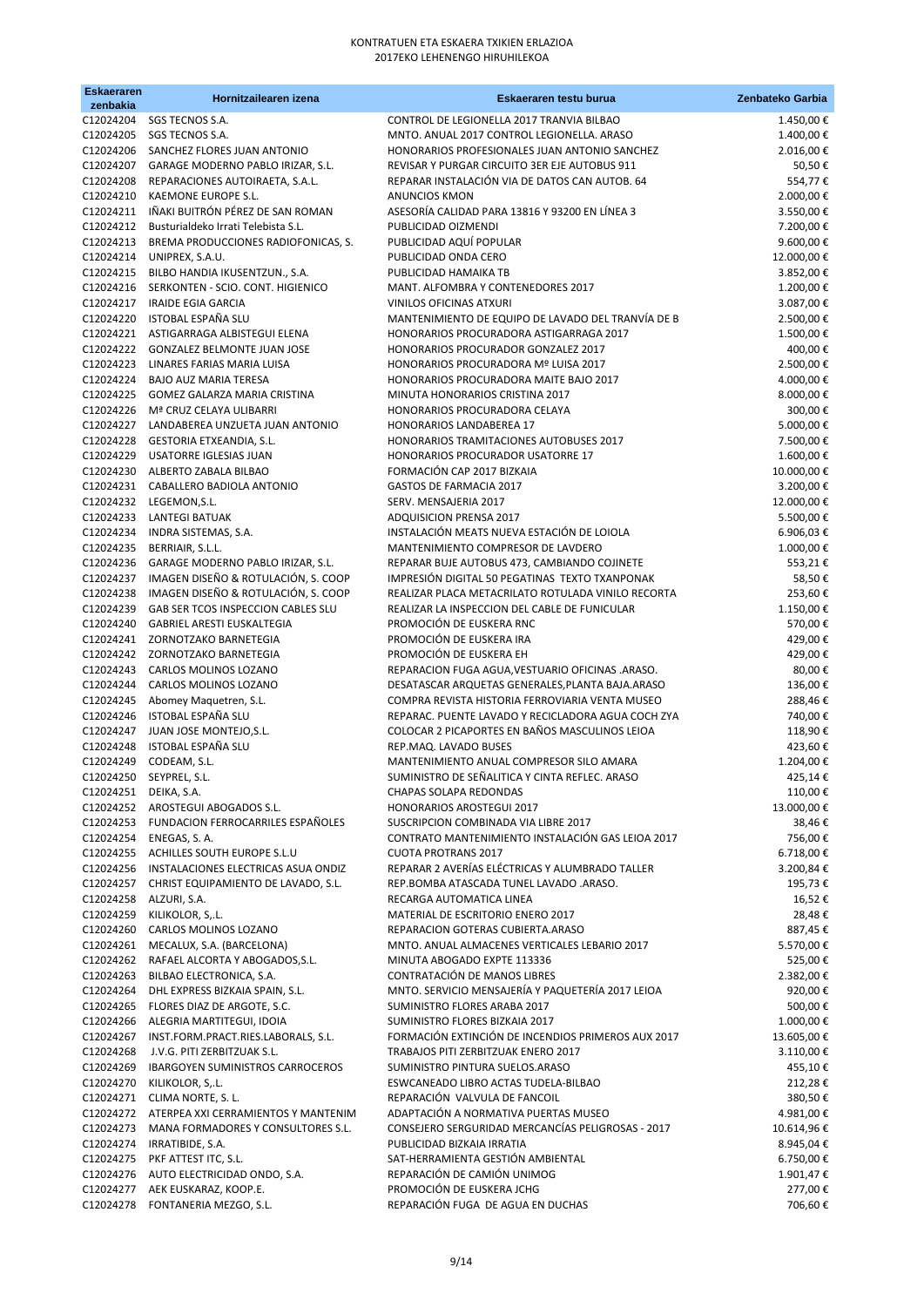| <b>Eskaeraren</b><br>zenbakia | Hornitzailearen izena                                                                        | Eskaeraren testu burua                                                                                 | Zenbateko Garbia       |
|-------------------------------|----------------------------------------------------------------------------------------------|--------------------------------------------------------------------------------------------------------|------------------------|
| C12024279                     | MIGUEL ANGEL OTEIZA ISO                                                                      | MINUTA HONORARIOS PROCURADOR MIGUEL ANGEL                                                              | 400,00€                |
| C12024280                     | CONSULTORES URIZAR Y CIA, S.L.                                                               | RENOVACION MARCAS Y PATENTES 2017                                                                      | 6.380,00€              |
|                               | C12024281 TAPICERIA PARA AUTOCARES S.L.                                                      | MNTO. Y REPARACIÓN BUTACAS Y TAPICERÍA 2017 LEIOA                                                      | 2.500,00€              |
| C12024282<br>C12024283        | GRUAUTO ASISTENCIA, S.L.<br>JUAN JOSE MONTEJO, S.L.                                          | RECOGER BUS EN BARAKALDO Y LLEVARLO A TRAPAGARAN<br>APERTURA PUERTA CASETA AZKORRI Y COLOCAR BOMBILLO  | 459,23€<br>231,67€     |
| C12024284                     | JUAN IGNACIO BUSTAMANTE ESPARZA                                                              | HONORARIOS NOTARIA BUSTAMANTE                                                                          | 1.000,00€              |
| C12024285                     | <b>GLOBAL FACTORY S.L.</b>                                                                   | ASISTENCIA TÉCNICA LOPD 2017                                                                           | 12.500,00€             |
| C12024286                     | ASOCIACION ESP. NORMALIZACION Y CER                                                          | AUDITORÍA AENOR CALIDAD 13816, 93200 Y 9001-2017                                                       | 17.002,57€             |
| C12024287                     | TRANSPORTES VICUÑA, S.A.                                                                     | TRANSPORTE LOCOMOTORA ASEA Nº 12 ARASO/AZPEITIA                                                        | 1.500,00€              |
| C12024288<br>C12024289        | RADIADORES SANTI, S.L.<br>GRUAS GARRO, S. L.                                                 | LIMPIAR Y REPARAR RADIADOR CALEFACCION BUS 823<br>REMOLCAR AUTOBUS 913 DESDE ELGOIBAR A G. MODERNO     | 145,00€<br>900,00€     |
| C12024290                     | SCASAGA, S.A.                                                                                | REVISAR FALLO MOTOR Y HACER PRUEBAS BUS 514                                                            | 954,72€                |
| C12024291                     | BILBO ZAHARRA SOZIETATE KOOP. MUGAT                                                          | PROMOCIÓN DE EUSKERA XLB                                                                               | 820,67€                |
| C12024292                     | IMAGEN DISEÑO & ROTULACIÓN, S. COOP                                                          | REALIZAR PLACA METACRILATO VINILO NEGRO SARRERA/IR                                                     | 89,00€                 |
| C12024293                     | BIKENDI ITURGINTZA, S.L.                                                                     | DESATASCADO DESAGÜE PUENTE GIRATORIO                                                                   | 145,00€                |
| C12024294                     | GONZALEZ FERNANDEZ-CORUGEDO Mª LUIS                                                          | LIBRO INICIOS FC CUBA PARA BIBLIOTECA MUSEO<br>MNTO. MONITORIZACIÓN Y TELEFONÍA BUSES LEIOA 2017       | 11,49€                 |
| C12024295<br>C12024296        | ROMERO FERNANDEZ ANTONIO<br>JUAN JOSE MONTEJO, S.L.                                          | REPARACION CAJA FUERTE DE HENDAIA                                                                      | 2.500,00€<br>144,00€   |
| C12024297                     | MASTITXU LEIOAKO UDAL EUSKALTEGIA                                                            | PROMOCIÓN DE EUSKERA FRA                                                                               | 280,50€                |
| C12024298                     | JUAN JOSE MONTEJO, S.L.                                                                      | MANDOS Y LLAVES PARA LA INSPECCIÓN DE FERROCARRIL                                                      | 77,78€                 |
| C12024299                     | REPUESTOS SADAR, S.L.                                                                        | REPARAR 4 PINZAS FRENO AUTOBUSES FLOTA GIPUZKOA                                                        | 2.300,00€              |
| C12024300                     | INGENIERIA DE SISTEMAS Y TELEMANDO,                                                          | REVISION CABLEADO MOTORIZACION SIEMENS-CALEFACCION                                                     | 310,67€                |
| C12024301<br>C12024302        | CONTACTOS SOLICON, S.L.<br>MONTAJES ELECTRICOS SAN IGNACIO, S.                               | RECUPERACION DE CONTACTOS ALTA TENSION UT-200<br>TRASLADO MANGUERAS INST. ELECTRICA ZONA DE BEBIDAS    | 1.132,51€<br>127,72€   |
| C12024303                     | AC6 METROLOGÍA, S.L.L.                                                                       | CALIBRACION DINAMOMETRO N:50001 (AMORTIGUADORES)                                                       | 100,00€                |
| C12024304                     | AUTOREPARACIONES MALLABIENA, S.L.                                                            | REVISION + ITV DE FURGONETA 5246-BSC                                                                   | 480,27€                |
| C12024305                     | INTERCLYM, S.A.                                                                              | REP. FREGADORA BARREDORA PEQUEÑA CLT 110BT 85                                                          | 238,85€                |
|                               | C12024306 CONSTRUC. Y REF. ALDA, S.L.                                                        | DESATASCO Y REPARACION DE ARQUETAS DE FECALES                                                          | 208,30€                |
| C12024307<br>C12024308        | CONSTRUC. Y REF. ALDA, S.L.                                                                  | INSTALACION DE TOMA DE AGUA PARA MAQUINA CAFE<br>REP. DE TAPAS DE ARQUETAS DE PLUVIALES                | 303,30€<br>225,76€     |
| C12024309                     | CALDERERIA ANBOTO, S.L.<br>PEGAMO EQUIP. FERROVIARIO, S.L.                                   | REP. GATOS 58 Y 51 Y COMPROBACION DE SINCRONISMO                                                       | 237,40€                |
| C12024310                     | ALQUILERES MAX DURANGO, S.L.                                                                 | ALQUILER PLATAFORMA ENERO                                                                              | 949,00€                |
| C12024311                     | ISOTEST S.L. INSTRUMENTACION ELECTR                                                          | CALIBRACION EQUIPOS ELECT. DE LABORATORIO AÑO 2017                                                     | 742,89€                |
|                               | C12024312 TRANSPORTES VICUÑA, S.A.                                                           | TRANSPORTE LOCOMOTORA AURRERA AZPEITIA-ARASO                                                           | 1.500,00€              |
| C12024313<br>C12024314        | IRU PUERTAS Y AUTOMATISMOS<br>MINTEGUI INDUSTRIAS DEL CAMION, S.A                            | REPARAR PORTON PLELEVA CON GOLPE, COCH. ELGOIBAR<br>REALIZAR DIAGNOSIS SISTEMA EDC MOTOR MICRO USANSOL | 190,00€<br>148,13€     |
| C12024315                     | NEWTEK SOLIDOS, S.L.                                                                         | MNTO. ANUAL 2017 SILO DE ARENA DE LEBARIO                                                              | 2.477,00 €             |
|                               | C12024316 AIRTALDE S.L.                                                                      | REP. MAQUINA BIOWASHER LEBARIO Nº.: 80080                                                              | 500,52€                |
| C12024317                     | MAN. ELEC-HIDR. DEL NORTE, S.L.                                                              | MNTO. ANUAL 2017 CARRETILLAS LEBARIO Y LUTXANA                                                         | 1.165,47€              |
| C12024318                     | NEDERMAN IBERICA, S.A.                                                                       | MNTO. ANUAL 2017 DEL SISTEMA DE ALTO VACIO                                                             | 1.180,00€              |
| C12024320                     | C12024319 ADEKUA SEGURIDAD, S.L.<br>INFORMATICA MEDICA, S.L.                                 | MNTO. ANUAL 2017 LINEAS DE VIDA SEGUN NORMATIVA                                                        | 1.126,45€              |
| C12024321                     | GARAGE MODERNO PABLO IRIZAR, S.L.                                                            | MANTENIMIENTO ANUAL PREVENCS Y OSALAN (2017)<br>REPARAR INSTALACIÓN RETARDER AUTOB. 822                | 2.203,38€<br>151,50€   |
| C12024322                     | MENDI-ONDO. J.M. AIZPURUA Y OTRO, C                                                          | SUSTITUIR LUMINARIA DE CAMPANA EN TALLER ZUMAIA                                                        | 383,52€                |
| C12024323                     | MENDI-ONDO. J.M. AIZPURUA Y OTRO, C                                                          | SUSTITUIR GUARDAMOTOR SURTIDOR COMBUST. COCH. ZYA.                                                     | 96,24€                 |
| C12024324                     | AUTOS ZUMAIA, S.L.                                                                           | REPARAR ENTRADA DE AGUA FURG. CITROEN 5239 BSC ZYA                                                     | 91,43€                 |
| C12024325                     | INDRA SISTEMAS, S.A.<br>C12024326 ASOCIACIÓN DEL TAXI DEL NERVION                            | SUSTITUC. DE DOS MICROFONOS SAE AUTOB. 517 Y 518<br>TAXI USANSOLO ENERO 17                             | 140,33€<br>19,20€      |
|                               | C12024327 APLICACIONES ELECTRICAS IZARAK, S.L                                                | CAMBIO LUMINARIAS EN ZONA TALLER                                                                       | 2.520,00€              |
|                               | C12024328 SGS TECNOS S.A.                                                                    | MNTO. ANUAL 2017 CONTROL LEGIONELA                                                                     | 2.640,00€              |
|                               | C12024329 EATON INDUSTRIES (Spain), S.L.                                                     | MNTO. ANUAL 2017 SAI OFICINAS                                                                          | 1.600,00€              |
|                               | C12024330 ELECTRICIDAD URKI, S.A.                                                            | REBOBINADO DE MOTOR AEG Y BOBINAS CONTACTORES ALTA                                                     | 1.460,09€              |
|                               | C12024331 ALQUILERES MAX DURANGO, S.L.                                                       | ALQUILER PLATAFORMA 24 AL 31 ENERO                                                                     | 453,22€                |
|                               | C12024332 MIGUEL ANGEL SOBRON EXPRESS, S.L.<br>C12024333 GRUAS Y TTES. MOVILES DEL NORTE, S. | TRANSPORTE DE PAQUETERIA DURANTE EL MES DE ENERO<br>TRASLADO DE BOGIES Y COMPRESORES LEBARIO - IRUN    | 112,53€<br>896,00€     |
|                               | C12024334 GRUAS Y TTES. MOVILES DEL NORTE, S.                                                | TRASLADO DE EJE DEL FUNICULAR REINETA A LEBARIO                                                        | 256,00€                |
|                               | C12024335 GRUAS Y TTES. MOVILES DEL NORTE, S.                                                | TRASLADO DE BOGIES Y MATERIALES LEBARIO - IRUN                                                         | 800,00€                |
|                               | C12024336 AEK EUSKARAZ, KOOP.E.                                                              | PROMOCIÓN DE EUSKERA MIA                                                                               | 617,00€                |
|                               | C12024337 CHRIST EQUIPAMIENTO DE LAVADO, S.L.<br>C12024338 TALLERES MOBIBAT, S.L.            | MNTO. ANUAL 2017 PUENTE LAVADO DE TRENES LEBARIO<br>SUSTITUCIÓN ESCUADRAS DE LA CABINA DE PINTURA      | 1.620,00€<br>1.451,00€ |
| C12024339                     | CRUZA MANTENIMIENTO, S.L.                                                                    | MANTº. PREVENT. CALDERA CALEFACC/ACS COCH ZYA 2017                                                     | 849,34€                |
| C12024340                     | AIRTALDE S.L.                                                                                | REP. MAQUINA LAVAPIEZ. ORGANICA BIOWAS. TALLER ZYA                                                     | 513,82€                |
| C12024341                     | GOÑI MORATINOS, JORGE                                                                        | REPARAC. MAQUINAS DISPENSADORA MONEDAS ZYA Y ELG                                                       | 460,00€                |
|                               | C12024342 GRUAS GARRO, S. L.                                                                 | REMOLCAR BUS 64 DESDE COCH. ZYA A REP. AUTOIRAETA                                                      | 720,00€                |
| C12024343                     | <b>IMANOL BRINGAS EGUILUZ</b>                                                                | PINTURA EN PARCELAS PARKING TRANVIA                                                                    | 93,00€                 |
| C12024344                     | LA VIE DU RAIL EDITIONS<br>C12024345 FUNDACION FERROCARRILES ESPAÑOLES                       | LIBRO MATERIEL ROULANT DANS LE SYSTEME<br>CUOTA ANUAL FFE 2017                                         | 95,00€<br>10.000,00€   |
| C12024346                     | SEIN BATU, S.L.                                                                              | CARRETILLA PLEGABLE                                                                                    | 51,80€                 |
| C12024347                     | KILIKOLOR, S,.L.                                                                             | ESCANEADO COPIADOR CARTAS TUDELA-BILBAO                                                                | 173,22€                |
| C12024348                     | J.V.G. PITI ZERBITZUAK S.L.                                                                  | TRABAJOS VARIOS PITI ZERBITZUAK FEBRERO 2017                                                           | 1.620,00 €             |
| C12024349                     | COPROHI, S.L.                                                                                | COLOCACION 2 ALFOMBRAS SALA ZUZENDARITZA<br>COLOCCION CORTINA SALA DAT                                 | 2.164,35€              |
|                               | C12024350 COPROHI, S.L.                                                                      |                                                                                                        | 195,45€                |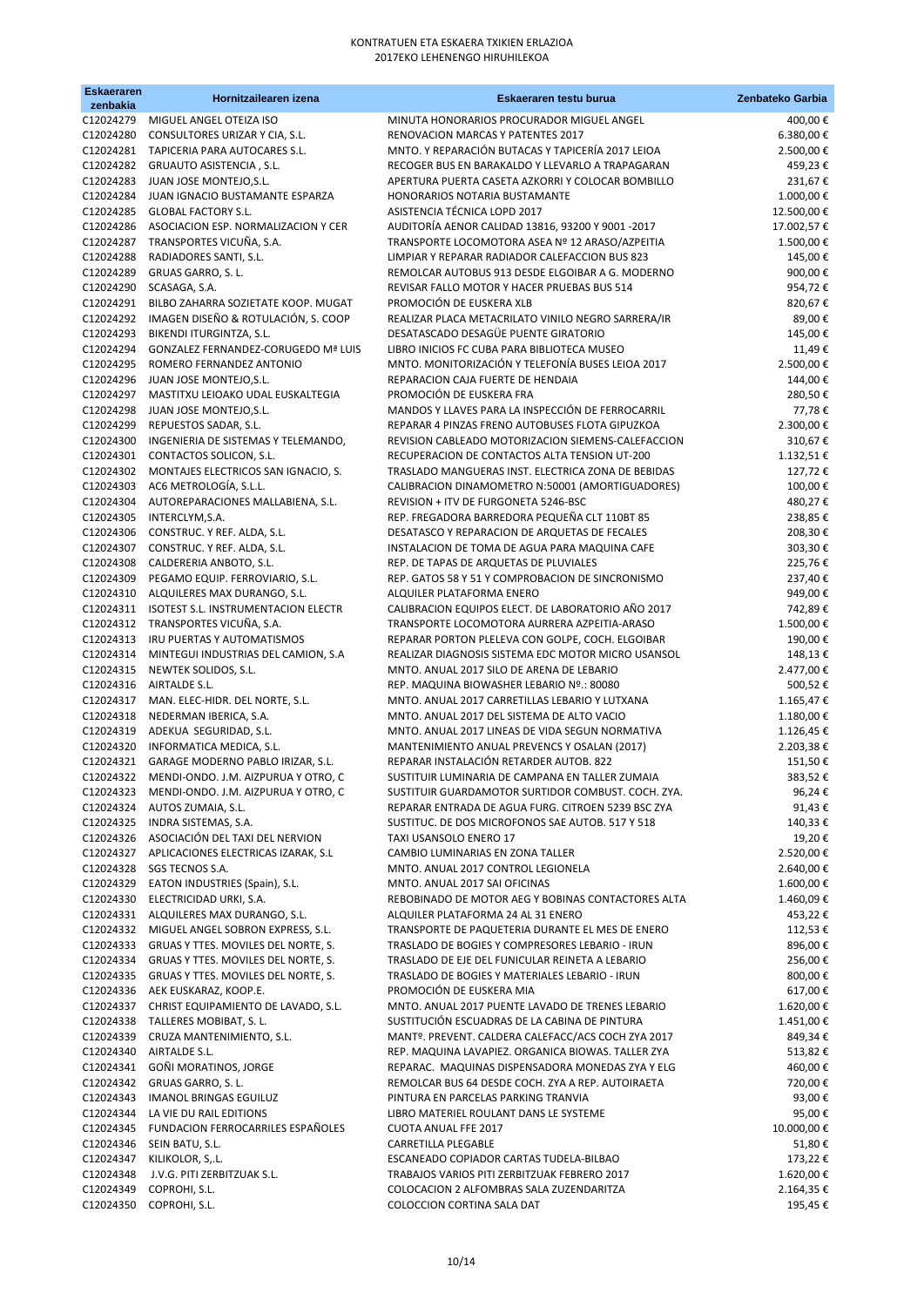| <b>Eskaeraren</b><br>zenbakia | Hornitzailearen izena                                                    | Eskaeraren testu burua                                                                                   | Zenbateko Garbia        |
|-------------------------------|--------------------------------------------------------------------------|----------------------------------------------------------------------------------------------------------|-------------------------|
|                               | C12024351 ETXAJAUN XXI, S.L.                                             | REPARACION TECHO OIT GASTEIZ                                                                             | 230,00€                 |
| C12024352                     | ESM INSTITUTO DE INV. Y FORM. EN S                                       | FORMACIONES ECORAIL Y RAMS 2017                                                                          | 14.600,00€              |
|                               | C12024353 MECALUX, S.A. (BARCELONA)                                      | REP. DE ARMARIO VERTICAL CLASIMAT Nº2 DE ALMACEN                                                         | 2.600,00€               |
| C12024354                     | IRU PUERTAS Y AUTOMATISMOS                                               | SUSTITUC. PORTON PLE-LEVA SALIDA ARTIC. COCH ZYA                                                         | 4.765,00€               |
| C12024355                     | GOÑI MORATINOS, JORGE                                                    | MANTº. EQUIPOS AUTOLIQUIDAC. CRS6530 ZYA/ELG. 2017                                                       | 1.564,00€               |
|                               | C12024356 TAPICERIA PARA AUTOCARES S.L.                                  | MANTº/REPARAC. BUTACAS Y TAPICERIA AUTOB. GIP/2017                                                       | 2.500,00€               |
|                               | C12024357 ITA ASUA, S.L. (ESTACION ITV BERGAR<br>C12024358 URTALUR, S.L. | REVIS. ITV ORDINARIA+ESCOLAR AUTOB. GIPUZKOA 2.017<br>VACIADO SEMESTRAL SEPARAD. RESIDUOS HC COCH ZYA-17 | 3.500,00€<br>5.083,88€  |
|                               | C12024359 CODEAM, S.L.                                                   | MNTO. ANUAL 2017 COMPRESOR + SECADOR DE LEBARIO                                                          | 6.073,00€               |
|                               | C12024360 SAFETY-KLEEN ESPAÑA, S.A.                                      | MNTO. ANUAL 2017 LAVADORAS DE PIEZAS                                                                     | 8.482,89€               |
|                               | C12024361 INDRA SISTEMAS, S.A.                                           | INSTAL. EQUIP. MONETICA/SAE 2 NUEVOS AUTOB ART ZYA                                                       | 7.600,00€               |
|                               | C12024362 ETRA NORTE, S.A.                                               | PREINSTALACIÓN E INSTALACIÓN ELEMNTOS 4 BUSES LEIO                                                       | 5.620,00€               |
| C12024363                     | U.T.E. ZUZENEAN                                                          | ADAPTACIÓN MEATS FFCC NUEVO BILLETE DE 50 EUROS                                                          | 8.909,90€               |
|                               | C12024364 U.T.E. ZUZENEAN                                                | RETIRADA DE PASOS DE IRÚN-COLÓN                                                                          | 1.919,88€               |
|                               | C12024365 INTERCLYM, S.A.                                                | REP. FREGADORA BARREDORA GRANDE C-130BS                                                                  | 925,55€                 |
| C12024366                     | SGS TECNOS S.A.<br>C12024367 FUNDACIÓN EDE-EDE FUNDAZIOA                 | PLAN DE AUTOPROTECCION RCP Y DOC 2017<br>AUTODEFENSA MUJERES 2017                                        | 7.200,00€<br>8.650,00€  |
| C12024368                     | SASOIA, S.L.                                                             | PLAN DE PREVENCIÓN ALCOHOL Y OTRAS DROGODEPENDENCI                                                       | 9.600,00€               |
| C12024369                     | JOSE MORGADO NISA                                                        | GESTION EMOCIONAL/ATENCIÓN AL CLIENTE A.TREN 2017                                                        | 6.120,00€               |
|                               | C12024370 CODEAM, S.L.                                                   | MNTO. ANUAL 2017 COMPRESOR + SECADOR DE LUTXANA                                                          | 1.479,00€               |
|                               | C12024371 CRUZA MANTENIMIENTO, S.L.                                      | MNTO PREVENTIVO EQUIPOS CALEFACCIÓN LEIOA AÑO 2017                                                       | 655,14€                 |
|                               | C12024372 GRUAUTO ASISTENCIA, S.L.                                       | RECOGER VEHÍCULO EN USANSOLO Y ENTREGARLO EN LEIOA                                                       | 309,10€                 |
|                               | C12024373 ALBERTO GOMEZ TORRES, FRANCISCO JAV                            | REVISAR TACÓGRAFOS DIGITALES FLOTA DE BUSES LEIOA                                                        | 3.500,00€               |
|                               | C12024374 UTE INTERMODAL DONOSTI                                         | PARKING ESTACIÓN DONOSTI 2017                                                                            | 10.500,00€              |
|                               | C12024375 AGERBIDE S.L.                                                  | ADECUACIÓN PUESTOS DE TRABAJO CENTRALITA                                                                 | 2.405,60€               |
| C12024377<br>C12024378        | <b>MBN COMUNICACION</b><br>NOTICIAS DE GIPUZKOA                          | <b>DOSSIER DE PRENSA</b><br>ANUNCIOS DNG ANUAL                                                           | 6.000,00€<br>10.610,00€ |
|                               | C12024379 BA! CREATIVOS                                                  | PLANOS DE LÍNEA                                                                                          | 9.900,00€               |
|                               | C12024381 ALSERMAN NORTE, S.L.                                           | INSTAL. ANTIRETORNOS ENTRADA GENERAL DE VESTUARIOS                                                       | 1.298,40€               |
|                               | C12024382 SGS TECNOS S.A.                                                | TRATAMIENTO/PLAN CONTROL LEGIONELLA ZYA/ELG. 2.017                                                       | 2.680,00€               |
|                               | C12024383 T.M. AUTOMOCION, S.L.                                          | MODIFICAR CASETA METÁLICA PARA BATERÍAS USADAS                                                           | 1.650,00€               |
|                               | C12024384 GARAGE MODERNO PABLO IRIZAR, S.L.                              | SUST. TACOGRAFO Y UNIDAD MANDO MOTOR BUS 822                                                             | 5.611,20€               |
| C12024385                     | SUMINISTROS DE IMAGEN                                                    | DISEÑO ANUNCIOS                                                                                          | 2.000,00€               |
| C12024386                     | POCH ANDRES JORDI                                                        | GRABACION DE AUDIOS PARA TRENES LINEA 3 METRO                                                            | 400,00€                 |
|                               | C12024387 TECNALABAQUA, AIE                                              | CONTROL CALIDAD AGUAS DE VERTIDO GASTEIZ 2017<br>TOMA DE MUESTRAS AGUAS VERTIDO INDUSTRIAL MUSEO         | 417,42€<br>475,92€      |
| C12024388<br>C12024389        | TECNALABAQUA, AIE<br>GARAGE MODERNO PABLO IRIZAR, S.L.                   | REPARAR INSTALACIÓN UREA AUTOB. 831                                                                      | 237,25€                 |
| C12024390                     | JESUS DIEZ S.A.                                                          | CAMBIAR MOTOR MICROBUS USANSOLO                                                                          | 1.185,50€               |
| C12024391                     | METALURGICA MARINA, S.A.                                                 | MECANIZADO COJINETES ZUGASTIETA                                                                          | 610,00€                 |
| C12024392                     | EDICIONES FRANCIS LEFEBVRE, S.A.                                         | RENOVACIÓN MEMENSTOS PLUS FISCAL/CONTABLE 2017                                                           | 2.173,77€               |
| C12024394                     | FONTANERIA MEZGO, S.L.                                                   | DESATASCAR ARQUETAS BAÑOS COCH. ELGOIBAR                                                                 | 496,21€                 |
| C12024395                     | FONTANERIA MEZGO, S.L.                                                   | SUSTITUIR PLACAS TRASLÚCIDAS ROTAS POR VIENTO LEIO                                                       | 2.650,00€               |
| C12024396                     | MEDICINA ANALITICA CONSUMIBLES MAC                                       | SISTEMA DE LAVADO DE OIDOS WA                                                                            | 423,21€                 |
| C12024397                     | ALZURI, S.A.                                                             | REPARACION ALARMA ROBO                                                                                   | 23,00€                  |
| C12024398<br>C12024399        | FONTANERIA MEZGO, S.L.<br>SGS TECNOS S.A.                                | MNTO. INSTALAC. LEIOA, GETXO Y USANSOLO AÑO 2017<br>ANALISIS LEGIONELLA MUSEO                            | 5.000,00€<br>1.160,00€  |
| C12024400                     | KILIKOLOR, S, .L.                                                        | ESCANEADO COPIADOR Nº 4 CARTAS TUDELA-BILBAO                                                             | 203,31€                 |
| C12024401                     | LABAQUA, S.A.                                                            | ANÁLISIS VERTIDO AGUAS DBO                                                                               | 114,96€                 |
| C12024402                     | <b>BUREAU VERITAS</b>                                                    | INSPECCIÓN ASCENSOR RAE 11910                                                                            | 183,92€                 |
| C12024403                     | CHRIST EQUIPAMIENTO DE LAVADO, S.L.                                      | REP. PLACAS POSICIONADORAS DE MAQU. LAVADO TRENES                                                        | 3.004,98€               |
| C12024404                     | CODEAM, S.L.                                                             | MNTO. ANUAL 2017 COMPRESOR + SECADOR DE GKA.                                                             | 1.585,00€               |
| C12024405                     | GARGOI, S.A.                                                             | SUMINISTRO Y COLOCACION CORTINAS EN OFICINA TECNIC                                                       | 2.581,66€               |
| C12024406                     | CHRIST EQUIPAMIENTO DE LAVADO, S.L.                                      | MNTO. ANUAL 2017 PUENTE LAVADO DE TRENES GERNIKA                                                         | 1.438,20€               |
| C12024408<br>C12024409        | GARAGE MODERNO PABLO IRIZAR, S.L.<br>GARAGE MODERNO PABLO IRIZAR, S.L.   | CAMBIAR UNIDAD DE SUSPENSIÓN AUTOB. 462<br>SUSTITUIR TUBO SILENCIADOR ESCAPE AUTOB. 712                  | 288,37€<br>430,89€      |
| C12024410                     | GARAGE MODERNO PABLO IRIZAR, S.L.                                        | REPARAR CUADRO DE MANDO AUTOB. 713                                                                       | 293,18€                 |
| C12024411                     | INSTALACIONES ELECTROMEC. BILAUTO,                                       | MONTAR INTERRUPTOR PARO EMERGENCIA MONOCEPILLO ELG                                                       | 276,81€                 |
| C12024412                     | INSTALACIONES ELECTROMEC. BILAUTO,                                       | MONTAJE INTERRUPTOR STOP A MONOCEPILLO MÁQUINA                                                           | 278,81€                 |
| C12024413                     | TECNALABAQUA, AIE                                                        | TOMA MUESTRAS/ANALISIS AGUAS INDUST. ZYA/ELG 2.017                                                       | 1.067,26€               |
| C12024414                     | INSTALACIONES ELECTROMEC. BILAUTO,                                       | REPARAR FALLOS DE LA DEPURADORA DE LEIOA                                                                 | 112,00€                 |
| C12024415                     | ING. Y TÉCNICAS DE CALIDAD, S.L.                                         | INSPECCIÓN PERIÓDICA CALDERÍN COMPRESOR AIRE TALLE                                                       | 225,25€                 |
|                               | C12024416 CRUZA MANTENIMIENTO, S.L.                                      | PUESTA EN FUNCIONAMIENTO SISTEMA ACS COCH. ZUMAIA                                                        | 114,00€                 |
| C12024418                     | C12024417 CRUZA MANTENIMIENTO, S.L.<br>RAFAEL ALCORTA Y ABOGADOS, S.L.   | INSTALAC. BOMBA CIRCUITO PRIMARIO SISTEMA ACS ZYA<br>MINUTA ABOGADO RAFAEL ALCORTA-RECURSO DE SUPLICACI  | 555,00€<br>320,00€      |
| C12024419                     | AUTOREPARACIONES DEBA, S.L.                                              | LLENAR DEPÓSITO ADBLUE Y REPROGRAMAR MICRO 71                                                            | 373,15€                 |
| C12024420                     | JUAN JOSE MONTEJO, S.L.                                                  | COLOCACIÓN DE MANILLA Y LLAVES MULTILOCK                                                                 | 239,40€                 |
| C12024421                     | BETIKOAK.S.L.                                                            | TRASLADO DE FENWICH Y PLATAFORMAS ERRENTERIA-ARASO                                                       | 227,50€                 |
| C12024422                     | RAFAEL ALCORTA Y ABOGADOS, S.L.                                          | SERV. ABOG.LABORALISTAS AUTOS 642/15                                                                     | 1.500,00€               |
| C12024423                     | INDRA SISTEMAS, S.A.                                                     | INSTAL. EQUIP. MONETICA/SAE 2 AUTOB ART. GIPUZKOA                                                        | 17.136,39€              |
| C12024424                     | BERRIOTXOA ALBERDI JOSEBA ANDONI                                         | <b>TRADUCCIONES 2017</b>                                                                                 | 14.000,00 €             |
| C12024425                     | RAFAEL ALCORTA Y ABOGADOS, S.L.                                          | SERV. ABOG.LABORALISTAS-RECLAMACIÓN                                                                      | 950,00€                 |
|                               | C12024426 SERKONTEN - SCIO. CONT. HIGIENICO                              | MNTO.ANUAL 2017 BACTERIOSTATICOS E HIGINIZADORES                                                         | 6.325,32 €              |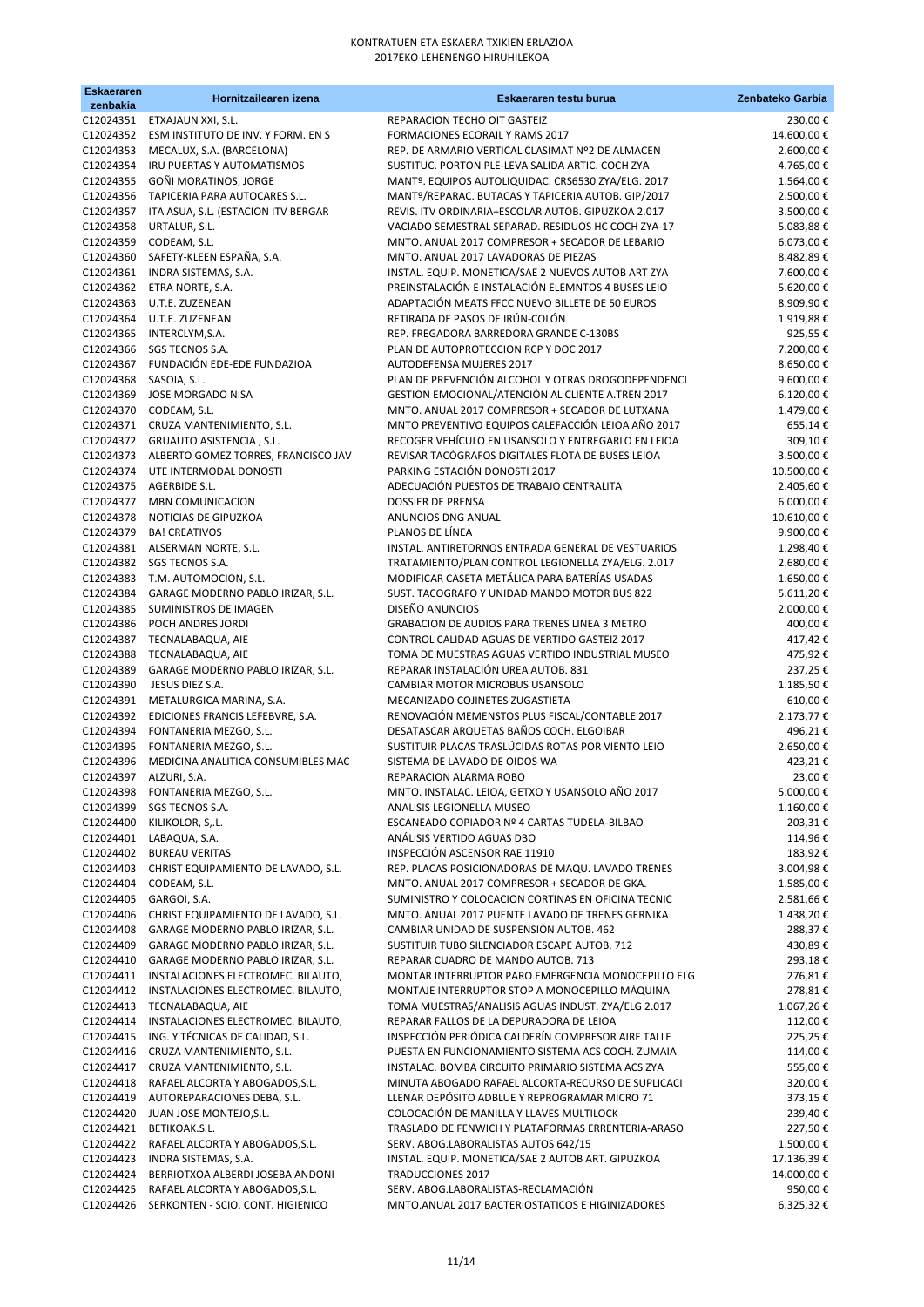| <b>Eskaeraren</b><br>zenbakia | Hornitzailearen izena                                                     | Eskaeraren testu burua                                                                               | Zenbateko Garbia       |
|-------------------------------|---------------------------------------------------------------------------|------------------------------------------------------------------------------------------------------|------------------------|
|                               | C12024427 ZORNOTZAKO BARNETEGIA                                           | PROMOCIÓN DE EUSKERA IRA                                                                             | 573,00€                |
|                               | C12024428 ZORNOTZAKO BARNETEGIA                                           | PROMOCIÓN DE EUSKERA (LIBERACIÓN) MEH                                                                | 2.950,00€              |
|                               | C12024429 EUSKAL TREBIDE SAREA                                            | LIMPIEZA CUARTO DE DESCANSO DE AGENTES DE EIBAR                                                      | 3.045,60€              |
|                               | C12024430 PKF ATTEST ITC, S.L.                                            | FORMACIÓN ONLINE ADMINISTRACIÓN SQL SERVER 2014                                                      | 750,00€                |
|                               | C12024431 MATZ-ERREKA, S.Coop.                                            | MNTO.ANUAL 2017 PUERTAS CORREDERAS                                                                   | 2.260,00€              |
|                               | C12024432 CONTACTOS SOLICON, S.L.                                         | RECUPERACION DE CONTACTOS ALTA TENSION UT-200                                                        | 1.574,75€              |
|                               | C12024434 NEWTEK SOLIDOS, S.L.<br>C12024435 SGS TECNOS S.A.               | MNTO. ANUAL 2017 SILO DE ARENA DE GERNIKA<br>MNTO.ANUAL 2017 REVENCION LEGIONELLA TALL. LUTXANA      | 1.920,00€<br>1.880,00€ |
|                               | C12024436 CHRIST EQUIPAMIENTO DE LAVADO, S.L.                             | MNTO.ANUAL 2017 LAVADERO TRENES LUTXANA                                                              | 1.438,20€              |
|                               | C12024437 INGETEAM POWER TECHNOLOGY, S.A.                                 | REALIZAR LA REPARACION DE PANTALLA IHM OT 7121 BAA                                                   | 1.659,05€              |
| C12024438                     | INGETEAM POWER TECHNOLOGY, S.A.                                           | REALIZAR REPARACION DE STACK DE POTENCIA CONV AUX                                                    | 2.825,28€              |
| C12024439                     | COPROHI, S.L.                                                             | SUMINISTRO Y COLOCACION CORTINAS BAB AMARA                                                           | 532,60€                |
| C12024440                     | AUTOS ZUMAIA, S.L.                                                        | CAMBIAR 2 CUBIERTAS FIAT DOBLO 6187 GKY LEBARIO                                                      | 105,92€                |
| C12024441                     | INGETEAM POWER TECHNOLOGY, S.A.                                           | REALIZAR LA REPARACION DE ESTRELLA OPTICA BI2761                                                     | 539,51€                |
| C12024442                     | INGETEAM POWER TECHNOLOGY, S.A.                                           | REALIZAR REPARACION DE TARJETA ANALOGICA BI2361-AB                                                   | 513,83€                |
| C12024443<br>C12024444        | ECONOCOM PROYECTOS, S.L.<br>MENDI-ONDO. J.M. AIZPURUA Y OTRO, C           | ALIMENTADOR PARA MP15015 (DELL LATITUDE E7250)<br>REALIZAR MANTº. ELECTRICO CASETA DESCANSO MALLABIA | 75,00€<br>184,45€      |
| C12024445                     | DRAGER SAFETY HISPANIA, S.A.                                              | REVISIÓN DE ALCOTEST Y DE DRUGTEST                                                                   | 310,48€                |
| C12024446                     | MAIZPIDE, S.COOP.LTDA                                                     | PROMOCIÓN DE EUSKERA JSLIBERACIÓN)                                                                   | 2.621,00€              |
| C12024447                     | SLING, SUPPLY INTERNATIONAL S.A.                                          | SUMINISTRO DE ESLINGAS PARA LEVANTE 3 TON.ARASO                                                      | 56,19€                 |
| C12024449                     | EDITORIAL ARANZADI, S.A.                                                  | FORMACIÓN PROTEC. DATOS / CONTRAT PUBLICA/ BLANQUEO                                                  | 2.116,00€              |
| C12024450                     | FINANZAUTO, S.A.                                                          | REP. LOCOMOTORA TD 2004                                                                              | 425,20€                |
|                               | C12024451 ASOCIACIÓN DEL TAXI DEL NERVION                                 | TAXI USANSOLO FEBRERO 17                                                                             | 30,61€                 |
|                               | C12024452 TECUNI MONTAJES ELECTRICOS, S.A.                                | MNTO.ANUAL 2017 DEL CENTRO TRANSFORMACION LUTXANA                                                    | 725,12€                |
|                               | C12024453 SISTEMAS ANTICAIDAS DEL NORTE, S.L.<br>C12024454 TAREMAN, S. L. | MNTO.ANUAL 2017 LINEAS DE VIDA DE LUTXANA<br>MNTO.ANUAL 2017 AIRE ACONDICIONADO FUNICULAR            | 1.036,65€<br>322,00€   |
|                               | C12024457 CONTACTOS SOLICON, S.L.                                         | MECANIZADO RESBALADERAS ZUGASTIETA                                                                   | 2.179,20€              |
|                               | C12024458 LAVANDERIA LIZARRA, S.L.                                        | LIMPIEZA BAYETAS REUTILIZABLES TALLER ZUMAIA 2.017                                                   | 960,00€                |
|                               | C12024459 SGS TECNOS S.A.                                                 | CERTIFICACIÓN CALDERA LOCOMOTORA AURRERA                                                             | 870,00€                |
|                               | C12024460 TALLERES BETI PRESS, S.L.                                       | TAPAR CON CHAPA, PERIMETRO LAVABOGIES. T.ARASO                                                       | 1.130,90€              |
|                               | C12024461 SETALDE, S. A                                                   | PORTES ENVIO Y RETORNO EQUIPO DEFECTUOSO. T ARASO                                                    | 25,00€                 |
|                               | C12024462 RECAMBIOS SAGASTA, S.L.                                         | BATERÍAS DRESINA 1002                                                                                | 360,99€                |
|                               | C12024463 TECNALABAQUA, AIE                                               | CONTRA-ANALISIS SEPARADOR DE HIDROCARBUROS LUTXANA                                                   | 62,53€                 |
| C12024464<br>C12024465        | BILBO ZAHARRA SOZIETATE KOOP. MUGAT<br>SERNIVEL3, S.L.                    | PROMOCIÓN DE EUSKERA NGSR<br>ROUTER PARA CONEXIÓN CON L3                                             | 460,00€<br>3.204,61€   |
| C12024466                     | PRIMION DIGITEK SLU                                                       | INSTALACION CONTROL ACCESOS LABORATORIO PEAJE                                                        | 3.072,00€              |
| C12024467                     | ASOCIACIÓN BIHURTUZ INSERCIÓN SOCIA                                       | CONTENEDORES DE MATERIAL ESCRITURA-TAPONES LÍNEA 3                                                   | 1.200,00€              |
| C12024468                     | PRIMION DIGITEK SLU                                                       | SUSTITUCIÓN LECTORAS ACCESO OFICINAS ATXURI                                                          | 1.207,00€              |
| C12024469                     | KEYTRON ELECTRONICA, S.A.                                                 | SUMINISTRO TALKIES TETRA MTP3100                                                                     | 4.437,00€              |
|                               | C12024470 COPROHI, S.L.                                                   | SUMINISTRO DE MOBILIARIO SECRETARIA DIRECC ADJTA                                                     | 1.345,75€              |
|                               | C12024471 TELEFONICA DE ESPAÑA, S.A. SDAD UNI                             | TELÉFONOS FIJOS PARA LÍNEA 3                                                                         | 1.512,36€              |
|                               | C12024472 TECNALABAQUA, AIE                                               | MNTO.ANUAL 2017 ANALISIS DE AGUAS RESIDUALES                                                         | 1.371,68€              |
| C12024473<br>C12024474        | TALLERES TXORIERRI, S.L.<br>GRUAS GARRO, S. L.                            | SUMINISTRO NUEVA BALLESTA AURRERA<br>REMOLCAR BUS 824 DESDE EIBAR HASTA G. MODERNO                   | 570,00€<br>900,00€     |
| C12024475                     | REPARACIONES AUTOIRAETA, S.A.L.                                           | REPROGRAMAR CENTRALITA MOTOR BUS 65                                                                  | 396,00€                |
| C12024476                     | INSTALACIONES ELECTROMEC. BILAUTO,                                        | REVISAR INSTALACIÓN RECUPERADOR AGUAS LEIOA. PRUEB                                                   | 162,00€                |
| C12024477                     | INSTALACIONES ELECTROMEC. BILAUTO,                                        | MODIFICAR ENTRADA AGUA RED Y SUSTITUIR MANOREDUCTO                                                   | 399,87€                |
| C12024478                     | <b>GERMAN ALBERDI JUARISTI</b>                                            | TRASLADO ASIENTOS 3500 ARASO-AZPEITIA                                                                | 220,00€                |
| C12024479                     | KAPSCH TRAFFICCOM ARCE SISTEMAS, S.                                       | CARGA PROGRAMAC/INSERC. DATOS TARIFAS 01/ABRIL/17                                                    | 3.519,46€              |
| C12024480                     | URTALUR, S.L.                                                             | MNTO.2017 SISTEMA TRATAMIENTO AGUAS INDUSTRIALES                                                     | 8.510,34€              |
| C12024481                     | SACINE EQUIP. INDUSTRIAL, S.L.                                            | REPARACION PUERTA METALICA VIA 6ª ARASO.                                                             | 5.185,00€              |
| C12024482<br>C12024483        | DEIKA, S.A.<br>SANTILLAN INSTALACIONES, S.A.                              | TRASLADO POSTES PARADA BILBOBUS<br>MNTO.ANUAL 2017 INSTALACION DE GAS SEGUN INDUSTRIA                | 275,00€<br>1.400,00€   |
| C12024484                     | OZAITA, S.A.                                                              | SERVICIO ASESORAMIENTO CONTABLE Y FISCAL 2017                                                        | 4.388,00€              |
| C12024485                     | SANTILLAN INSTALACIONES, S.A.                                             | MNTO. ANUAL 2017 DE 4 QUEMADORES CABINAS PINTURA                                                     | 1.000,00€              |
| C12024486                     | MENDI-ONDO. J.M. AIZPURUA Y OTRO, C                                       | SUST. CUADRO ENCHUFES Y LUMINARIA EN TALLER ZUMAIA                                                   | 726,81€                |
| C12024487                     | REPARACIONES AUTOIRAETA, S.A.L.                                           | CAMBIAR 2º INYECTOR AUTOBUS 65                                                                       | 321,21€                |
| C12024488                     | SISTEMAS ANTICAIDAS DEL NORTE, S.L.                                       | REVIS. LINEA SEGURIDAD ANTICAIDAS TALLER ZYA/2017                                                    | 762,00€                |
| C12024489                     | <b>COMPONETSOURCE LIMITED</b>                                             | LICENCIAS SQL DATA COMPARE & SQL COMPARE                                                             | 872,00€                |
| C12024490                     | SCAN COIN, S.L.                                                           | SERVICIO ACTUALIZACIÓN BILLETE 50# CONTADORA LEIOA                                                   | 375,00€                |
| C12024491<br>C12024492        | RAFAEL ALCORTA Y ABOGADOS, S.L.<br>TXOFRE SUMINISTROS INDUSTRIALES S.L    | SERV. ABOG.LABORALISTAS AUTOS 683/16<br>SUMINISTRO GRIFOS MANGUERA, 1",1/2", Y 3/4". ARASO           | 900,00€<br>413,12€     |
| C12024493                     | ECONOCOM PROYECTOS, S.L.                                                  | BATERIA SUSTITUCION MPI (MODELO HP ELITEBOOK 820)                                                    | 130,00€                |
| C12024494                     | PAPYNDUX, S.A.                                                            | TECLADOS Y RATONES INALAMBRICOS MK235                                                                | 231,00€                |
| C12024495                     | GARAGE MODERNO PABLO IRIZAR, S.L.                                         | CAMBIAR UNIDAD DE MANDO MOTOR AUTOB. 811                                                             | 2.913,21€              |
| C12024496                     | ORONA S. COOP. LTDA.                                                      | MNTO.ANUAL 2017 ASCENSORES DE LEBARIO                                                                | 6.428,48€              |
| C12024497                     | SERKONTEN - SCIO. CONT. HIGIENICO                                         | MANTENIMIENTO ALFOMBRA Y CONTENEDORES OIT 2017                                                       | 143,23€                |
| C12024498                     | SERKONTEN - SCIO. CONT. HIGIENICO                                         | MNTO. CONTENEDOR HIGIÉNICO-SANITARIO LEIOA 2017                                                      | 21,75€                 |
| C12024499<br>C12024500        | SERKONTEN - SCIO. CONT. HIGIENICO<br>GABRIEL ARESTI EUSKALTEGIA           | SERVº. RECOGIDA CONTENED. HIGIEN/SANIT. ZYA-ELG/17<br>PROMOCIÓN DE EUSKERA LLP                       | 65,20€<br>305,00€      |
| C12024501                     | RAFAEL ALCORTA Y ABOGADOS, S.L.                                           | MINUTA ABOGADOS RAFAEL ALCORTA RECLA. ELA A. 1/17                                                    | 2.000,00 €             |
| C12024502                     | RAFAEL ALCORTA Y ABOGADOS, S.L.                                           | SERV. ABOG.LABORALISTAS AUTOS C. COLECT. 602/16                                                      | 1.800,00€              |
|                               |                                                                           |                                                                                                      |                        |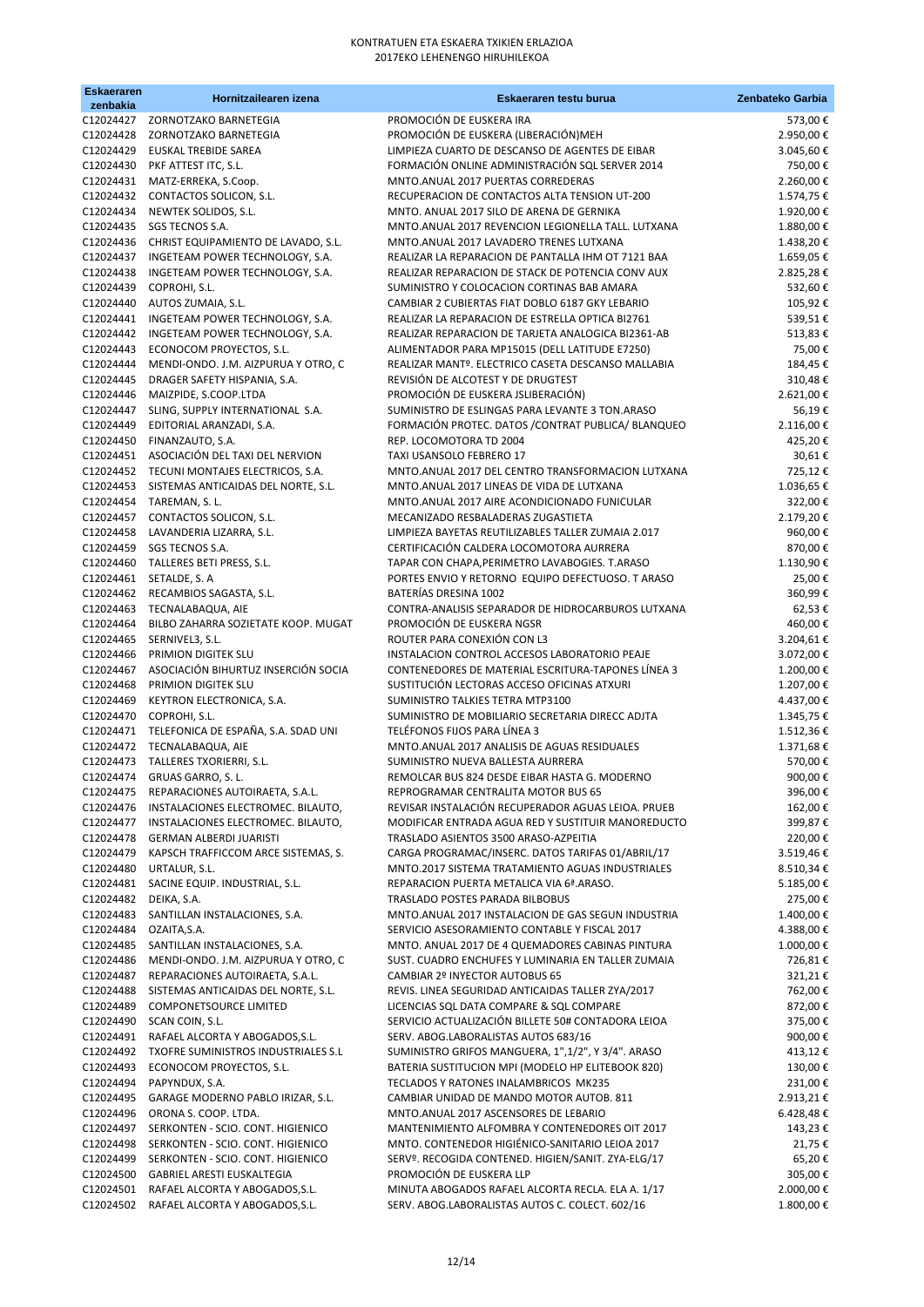| <b>Eskaeraren</b><br>zenbakia | Hornitzailearen izena                                                                  | Eskaeraren testu burua                                                                                  | Zenbateko Garbia         |
|-------------------------------|----------------------------------------------------------------------------------------|---------------------------------------------------------------------------------------------------------|--------------------------|
| C12024503                     | DONOSTIA ESTRES Y COACHING CENTER,S                                                    | ASISTENCIA PSICOSOCIOLOGÍA                                                                              | 3.000,00€                |
| C12024504                     | URAL SAN, S.L.                                                                         | EQUIPO AIRE ACONDICIONADO SALA COM'S ARASO                                                              | 2.645,50€                |
| C12024505<br>C12024506        | INFORMATICA MEDICA, S.L.<br><b>RUIZ LOBATO XABIER</b>                                  | IMPLEMENTAR EN PREVENCS LIST. VISITAS NO REALIZADAS<br><b>VARIOS CARPINTERIA FEB 2017</b>               | 1.370,00€<br>178,00€     |
| C12024507                     | FONTANERIA MEZGO, S.L.                                                                 | INSTALACIÓN DE TUBERIA DE AGUA COCHERAS LAVADERO                                                        | 3.633,12€                |
| C12024508                     | AUTORENT, S.L.                                                                         | ALQUILER DOS FURGONETAS TEVA                                                                            | 3.888,00 €               |
| C12024509                     | ELECNOR, S.A.                                                                          | MANTENIMIENTO ELECTRICO Y CLIMA CPD LUTXANA                                                             | 3.975,00€                |
| C12024510                     | NEWTEK SOLIDOS, S.L.                                                                   | MANTENIMIENTO SILO DE ARENA GASTEIZ 2017                                                                | 2.424,00 €               |
|                               | C12024511 MIGUEL ANGEL SOBRON EXPRESS, S.L.                                            | TRANSP. DIVERSOS DURANTE EL MES DE FEBRERO                                                              | 1.358,12€                |
|                               | C12024512 ISTOBAL ESPAÑA SLU<br>C12024513 CONSTRUC. Y REF. ALDA, S.L.                  | MNTO.ANUAL 2017 PUENTE LAVADO AUTOBUSES (4 VISITAS<br>DESATASCO DE TUBERIAS DE SANEAMIENTO              | 2.162,00€<br>2.119,80€   |
|                               | C12024514 PEGAMO EQUIP. FERROVIARIO, S.L.                                              | TOPE MECANICANICO PARA CARRO DE GATOS VIAS 11 Y 12                                                      | 2.451,60€                |
| C12024515                     | SANCHEZ FELIX JOSE LUIS                                                                | MINUTA HONORARIOS JOSE LUIS SANCHEZ FELIX                                                               | 6.000,00€                |
|                               | C12024516 GONZALEZ FERNANDEZ-CORUGEDO Mª LUIS                                          | LIBROS BIBLIOTECA MUSEO                                                                                 | 39,95€                   |
| C12024517                     | KILIKOLOR, S,.L.                                                                       | MATERIAL DE ESCRITORIO FEBRERO 2017                                                                     | 281,45€                  |
| C12024518<br>C12024519        | IMAGEN DISEÑO & ROTULACIÓN, S. COOP<br>REPARACIONES AUTOIRAETA, S.A.L.                 | HACER PEGATINAS IMPRESIÓN DIGITAL A COLOR Y RECORT<br>SUST. MANDO CLIMATIZ. Y SENSOR TEMPERAT. INT. A66 | 198,20€<br>478,78€       |
| C12024520                     | ECA, ENTIDAD COLAB. DE LA ADMIN., S                                                    | 2017 INSPECCION OCA ALMACEN INFLAMABLES DE LUTXANA                                                      | 460,00€                  |
|                               | C12024521 GRUAS Y TTES. MOVILES DEL NORTE, S.                                          | TRASLADO DE EJES DE LOCOMOTORA AURRERA DE IRUN                                                          | 640,00€                  |
|                               | C12024522 PLATAFORMAS IBARRONDO, S.L.                                                  | TRASLADO DE EJES ENTRE FUNICULAR Y LEBARIO                                                              | 832,00€                  |
|                               | C12024523 COMERCIAL ALDAZABAL, S.L.                                                    | CAMPAÑA DDD EN ET                                                                                       | 15.690,00€               |
|                               | C12024524 GOMEZ GALARZA MARIA CRISTINA<br>C12024525 AIRTALDE S.L.                      | GESTIÓN EXPTE 4770<br>REPARAR MAQUINA LAVAPIEZAS TALLER ZUMAIA                                          | 2.004,68€<br>1.601,52€   |
|                               | C12024526 ISTOBAL ESPAÑA SLU                                                           | REPARAR RECICLADORA DE AGUA ZONA LAVADO BUSES ZYA                                                       | 1.617,03€                |
|                               | C12024527 INSTALACIONES ELECTRICAS ASUA ONDIZ                                          | SUMINISTRO Y COLOCACIÓN CAMPANAS LED APARCAMIENTO                                                       | 4.374,00€                |
|                               | C12024528 BOROALDE, S.L.                                                               | PREMIO TRACK TO SAFETY. BOROA JATETXEA                                                                  | 265,65€                  |
|                               | C12024529 SERUK S.L. SERVICIOS GENERALES URBA                                          | MANTENIMIENTO ASEO ABETXUKO 2017                                                                        | 2.145,00€                |
|                               | C12024530 SISTEMAS ANTICAIDAS DEL NORTE, S.L.<br>C12024531 NEWTEK SOLIDOS, S.L.        | SUSTITUCIÓN POR CADUCIDAD DE RETRACTILES                                                                | 2.493,58€                |
|                               | C12024532 SERKONTEN - SCIO. CONT. HIGIENICO                                            | MODIFICACIÓN DISPENSADOR ARENA SILO GASTEIZ<br>MNTO. SERV. LIMP. ALFOMBRAS Y BACTERIOST. 2017 LEI       | 2.980,00€<br>655,37€     |
|                               | C12024533 FONTANERIA MEZGO, S.L.                                                       | REIRADA DE PLACAS DEL TEJADO DE COCHERAS                                                                | 251,20€                  |
|                               | C12024534 FONTANERIA MEZGO, S.L.                                                       | RETIRADA DE PLACAS                                                                                      | 188,40€                  |
|                               | C12024535 CESPA GEST. RESIDUOS, S.A.U                                                  | RETIRADA DE PLACAS DE COCHERAS A VERTEDERO                                                              | 305,00€                  |
| C12024536 DEIKA, S.A.         |                                                                                        | ACONDICIONAMIENTO TALLER LUTXANA                                                                        | 1.276,00€                |
| C12024537 DEIKA, S.A.         | C12024538 METALURGICA MARINA, S.A.                                                     | SERVICIOS AUXILIARES SS.GG. ENERO-FEBRERO 2017<br>MONTAR SOLDAR Y MECANIZAR PIVOTES DE UT-200           | 726,00€<br>1.112,00 €    |
|                               | C12024539 CONTINENTAL AUTOMOTIVE SPAIN, S.A.                                           | RENOVACIÓN LICENCIA SERVICIO TIS WEB (TACÓGRAFOS)                                                       | 847,60€                  |
| C12024540                     | EUSKAL EDITOREA, S.L.                                                                  | SUSCRIPCION "BERRIA" 01/01/2017 AL 31/12/2017                                                           | 329,47€                  |
| C12024541                     | INSTALACIONES ELECTROMEC. BILAUTO,                                                     | REP. SURTIDOR GASOIL COCH. ZUMAIA                                                                       | 189,25€                  |
| C12024542                     | KILIKOLOR, S,.L.                                                                       | ESCANEADO Y COP MEMORIA INAUGURAL VITORIA-MÁRTIRES<br><b>CUOTA EUSKALIT 2017</b>                        | 105,66€                  |
| C12024543<br>C12024544        | EUSKALIT-FUNDACION VASCA FOMENTO CA<br>MONTTE, S.L.                                    | ARMARIOS-BUZON PARA ESTACIONES L3                                                                       | 1.125,00€<br>6.973,96€   |
| C12024545                     | GE ENERGY SPAIN, S.L.                                                                  | SUMNISTRO ANALIZADOR ULTRASONIDOS USM36 (GE)                                                            | 5.969,36€                |
| C12024546                     | TALLERES MOBIBAT, S.L.                                                                 | SUSTITUCIÓN DE ESCUADRAS SOPORTE TRAMEX SUPERIOR                                                        | 4.248,00 €               |
| C12024547                     | MONTAJES ELECTRICOS SAN IGNACIO, S.                                                    | REALIZACION DIVERSOS TRABAJOS MNTO. ELECT. ENERO                                                        | 4.529,10€                |
| C12024548<br>C12024549        | NEM SOLUTIONS, ES                                                                      | MNTO. ANUAL 2017 DETECTOR DE PLANOS WRD ARIZ<br>MNTO. ANUAL 2017 DETECTOR DE PLANOS WRD LUGARITZ        | 4.950,00€                |
|                               | NEM SOLUTIONS, ES<br>C12024550 DENA DISTRIBUCION ELECTRICA, S.A.                       | LATIGUILLOS CAT6 UTP CL61U                                                                              | 4.950,00 €<br>346,50€    |
|                               | C12024551 ZORNOTZAKO BARNETEGIA                                                        | PROMOCIÓN DE EUSKERA JMM                                                                                | 244,50€                  |
|                               | C12024552 AUTORENT, S.L.                                                               | ALQUILER VEHÍCULO INSPECCIÓN BIZKAIA                                                                    | 1.986,90€                |
|                               | C12024553 GRAFICAS ZAMUDIO, PRINTEK, S.A.L.                                            | <b>FOLLETOS HORARIOS BUS</b>                                                                            | 1.135,00€                |
| C12024554                     | DEIKA, S.A.<br>MABAR TREN, S.L.                                                        | PINTAR Y ROTULAR TOTEM PARADA BUS HOSPITAL GALDAKA<br>COMPRA LOCOMOTORAS 1900 VENTA MUSEO               | 295,00€                  |
| C12024555<br>C12024556        | MANUTENCION VICINAY, S.A.                                                              | MNTO.ANUAL 2017 GRUAS PUENTE Y POLIPASTO LUTXANA                                                        | 926,80€<br>588,00€       |
| C12024557                     | GOIRI 78, S.L.                                                                         | REV. + ITV DE FURGONETA BI6679BY DE LUTXANA                                                             | 72,69€                   |
|                               | C12024558 RAFAEL ALCORTA Y ABOGADOS, S.L.                                              | SERV. ABOG.LABORALISTAS AUTOS 914/15                                                                    | 700,00€                  |
|                               | C12024559 AUTOBUSES CUADRA, S.A                                                        | SERVICIO SUSTITUTORIO DEL FUNICULAR EN AUTOBUS                                                          | 971,55€                  |
| C12024560                     | SNOBY, C.B.                                                                            | RELOJES ACTO INTERNO 2017<br>REPUESTOS PARA SUSTITUCIÓN DE MAPA EN MINIMEATS                            | 5.776,67€                |
| C12024561 U.T.E. MINI         | C12024562 NEW TECHN. APPLICATIONS, S.L.                                                | VINILADO EXTERIOR TRANVIAS 404 Y 407 S/IMAGEN CORP                                                      | 15.400,00€<br>15.700,00€ |
| C12024563                     | HITZEKO, E.M.U                                                                         | DISEÑO UNIDADES DIDÁCTICAS                                                                              | 17.300,00€               |
|                               | C12024564 RAFAEL ALCORTA Y ABOGADOS, S.L.                                              | SERV. ABOG.LABORALISTAS AUTOS C. COLECT. 596/16                                                         | 2.000,00 €               |
| C12024565                     | SGS TECNOS S.A.                                                                        | PLAN AUTOPROTECCIÓN LÍNEA 3 MAQUINISTAS                                                                 | 4.940,00 €               |
|                               | C12024566 AEK EUSKARAZ, KOOP.E.                                                        | PROMOCIÓN DE EUSKERA JSM (LIBERACIÓN)                                                                   | 536,00€                  |
| C12024567<br>C12024568        | ROTHE ERDE IBERICA, S.A.<br>JMB, S.L                                                   | REALIZAR LA FABRICACION Y SUMINISTRO DE 4 CORONAS<br>ALQUILER MONOCEPILLOS PARA LAVADO DE TRENES ARASO  | 10.360,00€<br>4.592,00 € |
| C12024569                     | MONTAJES ELECTRICOS SAN IGNACIO, S.                                                    | COMPROBACION TENSION OFFICE SALA DE DESCANSO                                                            | 135,66€                  |
| C12024570                     | ABD TECNOLOGIAS DE IMPRESION, S.L.                                                     | REPARACION GUILLOTINA SS.GG.                                                                            | 54,00€                   |
| C12024571                     | SLING, SUPPLY INTERNATIONAL S.A.                                                       | INSPECCION DE ELEMENTOS DE ELEVACION.ARASO.2017                                                         | 200,00€                  |
|                               | C12024572 FUNDACION FERROCARRILES ESPAÑOLES<br>C12024573 ASOCIACION PROGRESO DIRECCION | FORMACIÓN EVALUACIÓN ECO PROYECT TRANSPORT NGARCIA<br>ALQUILER DE SALAS DE REUNIONES EXTERNAS           | 215,50€<br>480,00€       |
| C12024574                     | GOMEZ-ACEBO & POMBO ABOGADOS, S.L.P                                                    | REDACCIÓN INFORME COMPLIANCE                                                                            | 17.950,00€               |
|                               |                                                                                        |                                                                                                         |                          |